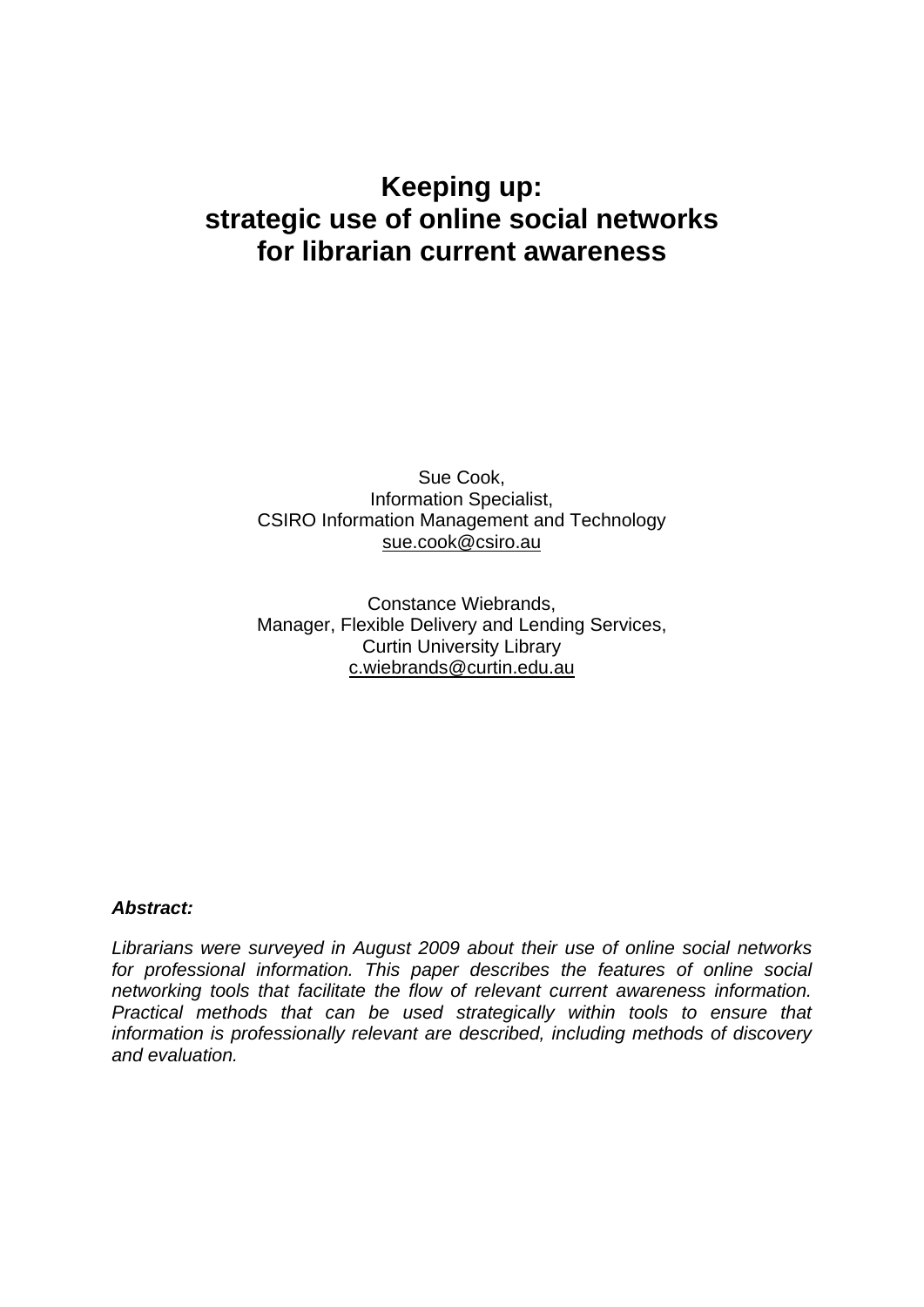# **Introduction**

As librarians distributing current awareness information, we know that there are various parameters that are included in the evaluation of a desirable current awareness tool. The tool should be able to deliver current, relevant information without a huge burden in time and effort for the client or adding to their information overload. We need to apply these same criteria in assessing our own current awareness needs.

Librarian information sources – journals, conference papers, blogs - are either too slow to publication to be truly current or too numerous to effectively monitor.

A scan of the Twibes Twitter directory in May 2009 found that 781 users who identified as librarians had registered on the directory. There were 249 members of the Library Society of the World Friendfeed group, 528 members of the ALIA Facebook group and over 500 other librarian groups. The members of these communities are not only sharing information about themselves but information about their work and professional lives. They share links to, and discussion about the latest tools, resources, technical help, library concepts, conferences and the latest publishing scandals.

There are many librarians who have a look or sign up briefly to an online social networking site but do not see any value. We wanted to see if those that are using the sites for professional information have some sort of strategy that creates value.

There have been papers which examine the use of online social networks by libraries and librarians to communicate with their clients to provide services (Milstein 2009; University of British Columbia Health Library wiki 2009) and there are many sites which offer to advise organisations or individuals on the "rules" for using social networking sites (hereafter SNS) (McBride 2009).

However, the rules may be better thought of as strategies, and must be considered in the context of the particular use to which the individual is putting the tool.

Features that enhance the information seeking/information consumer experience are different from those that would enhance a tool for marketing or broadcast. For example, the value of a SNS for the purpose of information consumption is not determined by how many "friends" or "followers" that you have following you, but in the numbers and quality of the people that *you* follow.

This is a rapidly growing and evolving field; for example, the day after the survey was launched Friendfeed was bought by Facebook (Vascellaro 2009). Another paper "Online Social Networks, Virtual Communities, Enterprises, and Information Professionals" written in July 2007 (Reid & Gray 2007) does not mention Twitter or Friendfeed. Wikipedia (2009c) currently lists 155 "major active" SNS.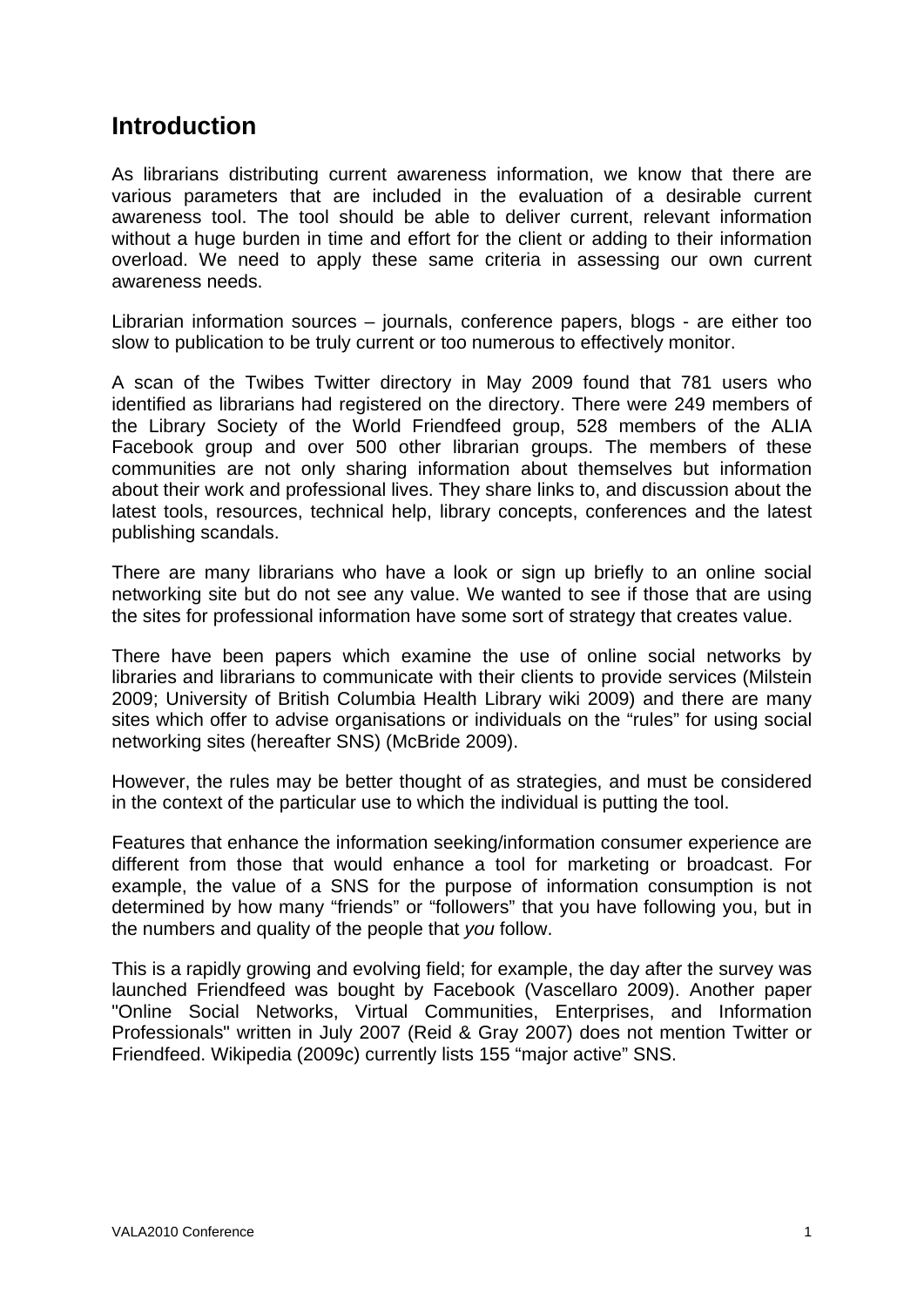### **Social networking sites - the theory**

What are the features of SNS that make them a valuable source of current awareness?

Boyd and Ellison (2007) define social networking sites as:

"…web-based services that allow individuals to (1) construct a public or semipublic profile within a bounded system, (2) articulate a list of other users with whom they share a connection, and (3) view and traverse their list of connections and those made by others within the system. The nature and nomenclature of these connections may vary from site to site."

They are, at their simplest, communication tools in which the communication is one-to-many and asynchronous. The other key information flow characteristic is that the flow is "push". Similar to reading RSS feeds, the information is automatically delivered to the seeker. Unlike RSS feeds, on SNS the information is pre-filtered according to your interests. Unlike search, or even RSS feeds, the opportunities for serendipitous discovery of information that you did not even know you wanted are magnified.

SNS provide a range of different tools within the site to communicate with others, such as commenting, chat, messaging systems, discussion forums, and uploading and sharing of media. They facilitate information sharing by enabling the easy posting of links and users' comments and discussion on these. Users can use SNS to pose questions and obtain answers. SNS are used to supplement professional communication at events such as conferences.

The SNS in this study differ from crowd-sourced news sites such as Digg and Reddit, in that users of these SNS must specifically select each individual who contributes to their information or news stream. Each news stream is therefore personalised. It is this choice that also distinguishes the social networking sites such as Twitter from forums, IRC, and, to some extent, blogs, although there are blogging sites in which only your friends can see your posts.

Within the group of SNS that we are considering there are differences in how this relationship works. For example Facebook, LinkedIn and Ning work on the principle of only allowing reciprocal relationships. You can friend someone only if that person wants to friend you also. Whether or not non-reciprocal connections are possible affects the way the information flows and its value for current awareness. Nonreciprocal connections mean that the information is more likely to come from a source not usually accessed and aids serendipitous discovery. It can also reduce the echo chamber discussion that occurs in close groups.

There is another difference between these sites and social bookmarking sites such as Delicious, in that the features of the site allow and encourage discussion along with the sharing of links. Google Reader recently added social features to its "sharing" feature to encourage "friending" and conversation via comments and likes (Bilotta 2009).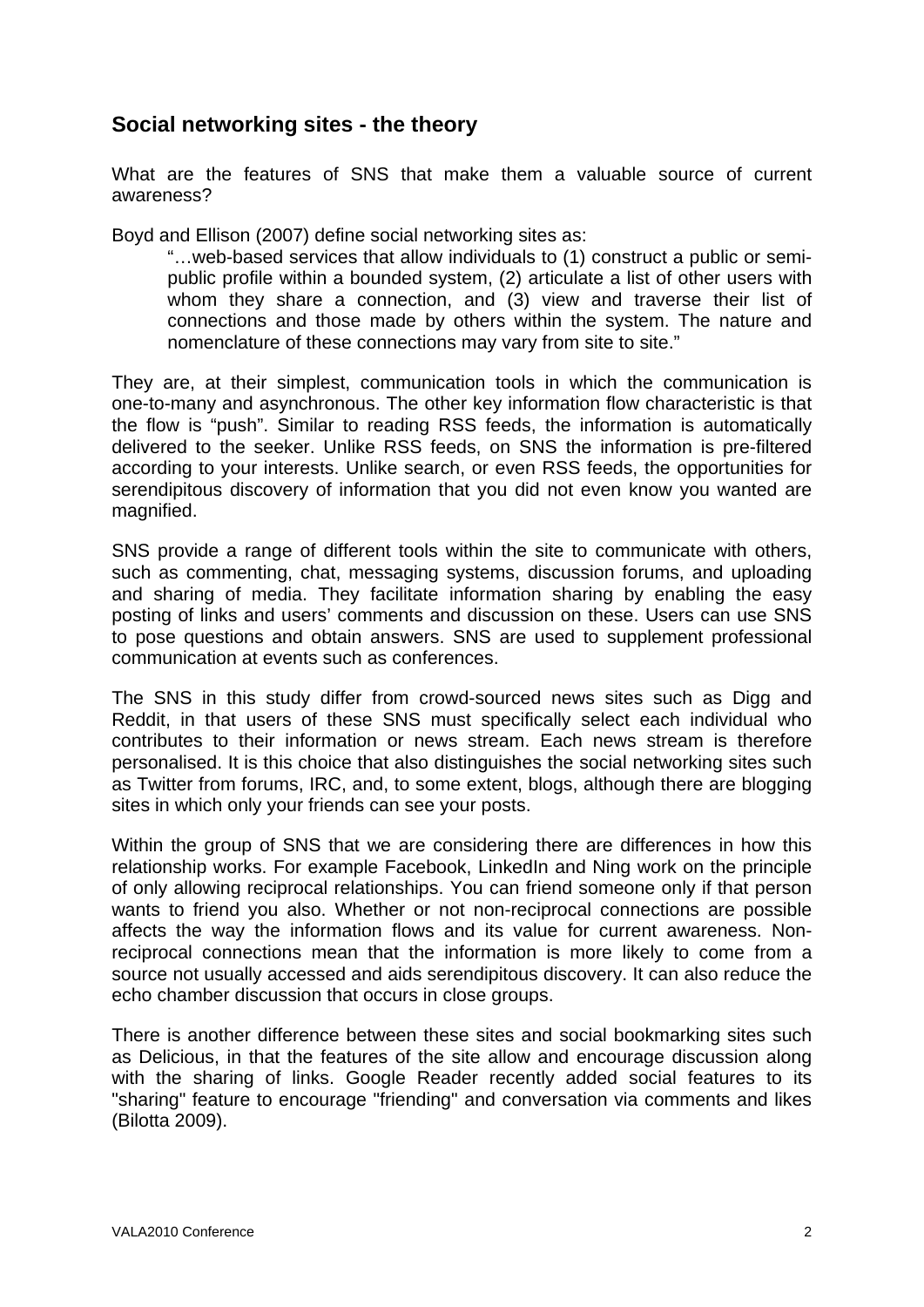### **People/Filters**

In an online social network, when you choose who to "friend" or "follow" you are choosing your information sources and your information filters (and your information bias).

"I myself have been known to refer to my FF peeps as a distributed wetware online information filter." (Hooker 2009)

"...social media platforms like Twitter, Friendfeed, and Facebook as "smart people networks" that allow for the sharing of relevant information from friend networks that are customized to individual preferences" (Gray 2009).

Educators have used the terms "personal learning environment" (PLE) or "professional learning network" (PLN) to describe these networks.

As they form the basis of the value of the information that will be in your news stream, selection is important. The people you select should be your influencers, gatekeepers and gurus. The strategy has long been known by special librarians. As Sturges (2001) said, in any organisation one joins as a librarian there are already "gatekeepers", people who others naturally go to as information sources. It is recommended that the gurus are to be cultivated, as sources, but also as people to whom you could direct information so it could be disseminated to the rest of the organisation. Selecting people to follow is just applying this strategy in reverse to our own information seeking. Seek out the online gatekeepers, who like to share, who are active in the particular fields in which you are interested, and you should be fed interesting, relevant information.

#### **Discovery**

Finding who to follow can initially be difficult. Starting with people that you know from other sources, then using "friends of a friend" (FOAF) features can be useful. These features expose the people that your friends are conversing with or finding interesting. Some SNS have associated directories of people listed from their profiles or self nominated such as the "Twibes" directory for Twitter users. Most SNS have some sort of people search in which you can search peoples profile and listed interests. A variant of a FOAF feature is the community meme on Twitter tagged #followfriday. It is ideally used to list two or three people that a person is following that others would find interesting.

Discovering your ideal PLN depends on the site you are trying out. There has been research that establishes that different sites have different demographics (boyd 2009a; Silverthorne 2009). The demographics will shift over time; for example, as a site becomes mainstream.

#### **Evaluation**

Initial evaluation of the potential value of someone's information can be via their information in their profile and updates. Do their listed interests tie in with yours? Can you establish who they are? Do they have a link to the rest of their web presence for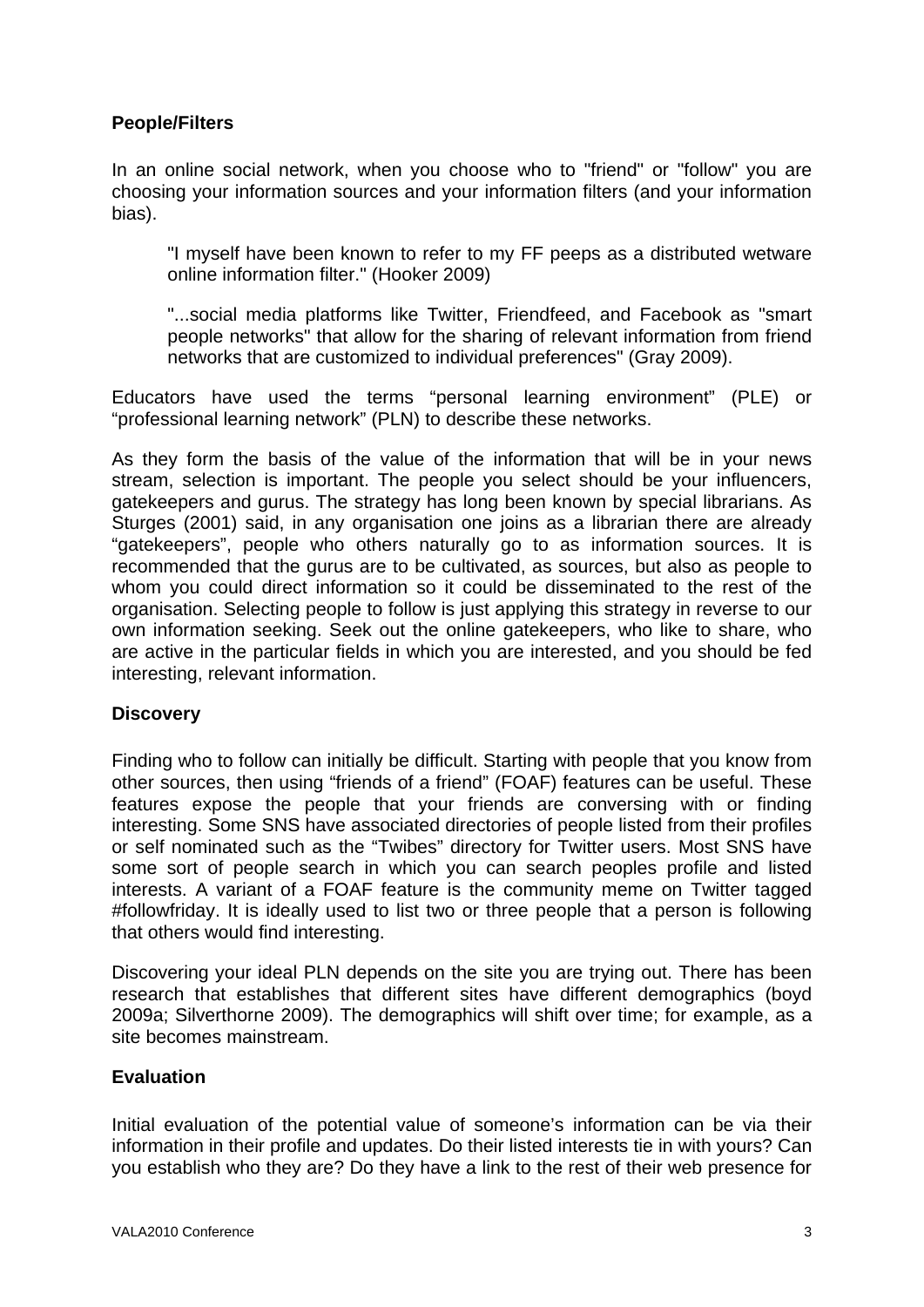more information? Do they converse with others in your network? Are the links they have already supplied interesting? Laurel Papworth refers to identity, reputation and trust being built in SNS (Hoover 2007; Papworth 2008) and it is these factors that you are evaluating.

#### **Numbers**

According to networking theory, there is a critical mass of people that is needed to follow in order to derive value from an SNS. This is an application of Metcalfe's law (Chen 2008). Concepts such as the hive mind, crowd sourcing (Howe 2006) and the long tail (Anderson 2004) all derive from the notion of having a large number of people contributing information to a problem.

There is also considered to be a maximum stable number (Dunbar's number: roughly 150) of social connections a person can have (Wikipedia 2009a). However, many people on SNS follow many more than 150 people. Pesce (2008b) and others (Gunderloy 2008) have termed this "hyperconnectivity". Some SNS and applications to access them have built in features to help manage a large number of friends including lists or groups and filters.

#### **Sharing information**

Information flows in SNS are prompted by "Status updates". Twitter users are asked, "what are you doing?" Facebook "What's on your mind?" LinkedIn "What are you working on now?" Friendfeed users have no prompt. Update prompts are not to be taken literally. People use their updates to post links to interesting sites, news, discussion, photos and videos - anything that they want to share.

Social networks are conversation tools. Any conversation tool is used to share information. Online social networks are easily used to share online information. Some recent statistics suggest social networks have become more popular than email for sharing links (Carlson & Angelova 2009) however the source of the data has been questioned.

#### **Public streams and pointless babble**

Most networks do not reveal their value via the public stream. Some recent research (Pear Analytics 2009), which was widely reported because they stated that the posts of an SNS were "pointless babble", was found to be based on the researcher's opinion of the posts in the public stream. Others (Fry 2009) responded, pointing out that analysis of the public stream of Twitter or Friendfeed does not contribute to understanding these sites. Everyone's news stream should be personalised for them and is a fragment of the public stream. Looking at the public stream in order to assess value is analogous to a "noisy" search in librarian terms. The tool has not been optimised for the current awareness use.

People do post updates to so-called trivial information. This has been called phatic communication by boyd (2009b; see also Thompson 2007). It aids assessment of social connections. Such communication is part of social grooming and is required to form opinions of the value of the other information that a friend conveys. As in any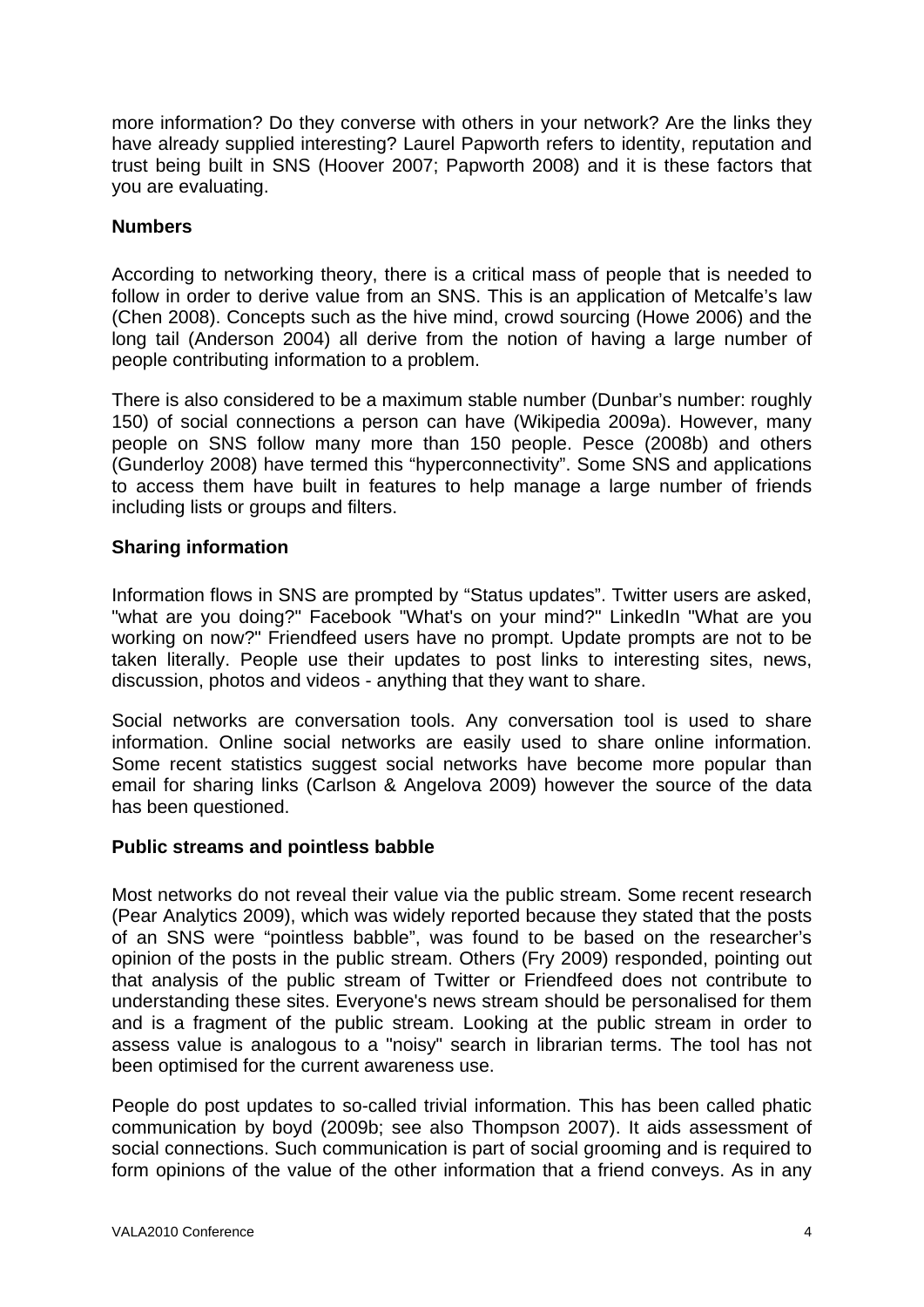social network online, or in real life, there are shared in-jokes, memes, and jargon that contribute to the bonds between the members of the group and are impervious to outsiders.

"Right. The point is that you can't judge something like Twitter from standing outside it, because it all looks pretty trivial if you don't know the people. Twitter users don't experience Twitter as a random stream of banalities from strangers, we experience it as a meaningful stream of banalities from friends." (Kemble 2009).

#### **Currency/timeliness/speed**

As most SNS updates are short messages and easily scanned and at least a few people in your network are likely to be hyperconnected, the key feature of the information flows in these networks has turned out to be the speed of information transference between users and across networks (see the "ripple effect" discussion in Papworth 2009, for example). This is even more apparent when globally important events take place and someone witnessing the event is a node of the network.

This means that they often beat other information sources (including main stream news media) for speed and currency (for example, see the Pesce 2008a discussion of the 2008 Chinese earthquake). Many mainstream news sources have started citing SNS users (Kemble 2009).

It is also the speed and ease of use which has led to their use for conference microblogging. Many conferences will now facilitate this via published hashtags.

Many SNS provide mobile interfaces so that it is easy for people to post from their phones, facilitating once again speed of information flows. Twitter is confined to 140 characters because it started as a site to which people could post by SMS.

#### **Search**

Although many SNS have a search feature it is considered that it is the flow of the current information rather than being able to search the archives which make the sites useful for the purpose that we are discussing. Indeed Twitter recently disclosed that although they will keep their archive indefinitely they currently limit the search functionality (Kirkpatrick 2009a).

However, an ability to construct and save a search that is run on the public stream to give current results is useful, and has led to the "trending topics" feature on Twitter and the notion of "real time search" (Sullivan 2009).

### **Examples**

Here are some of the specific features of the five most popular sites for professional information sharing according to the survey.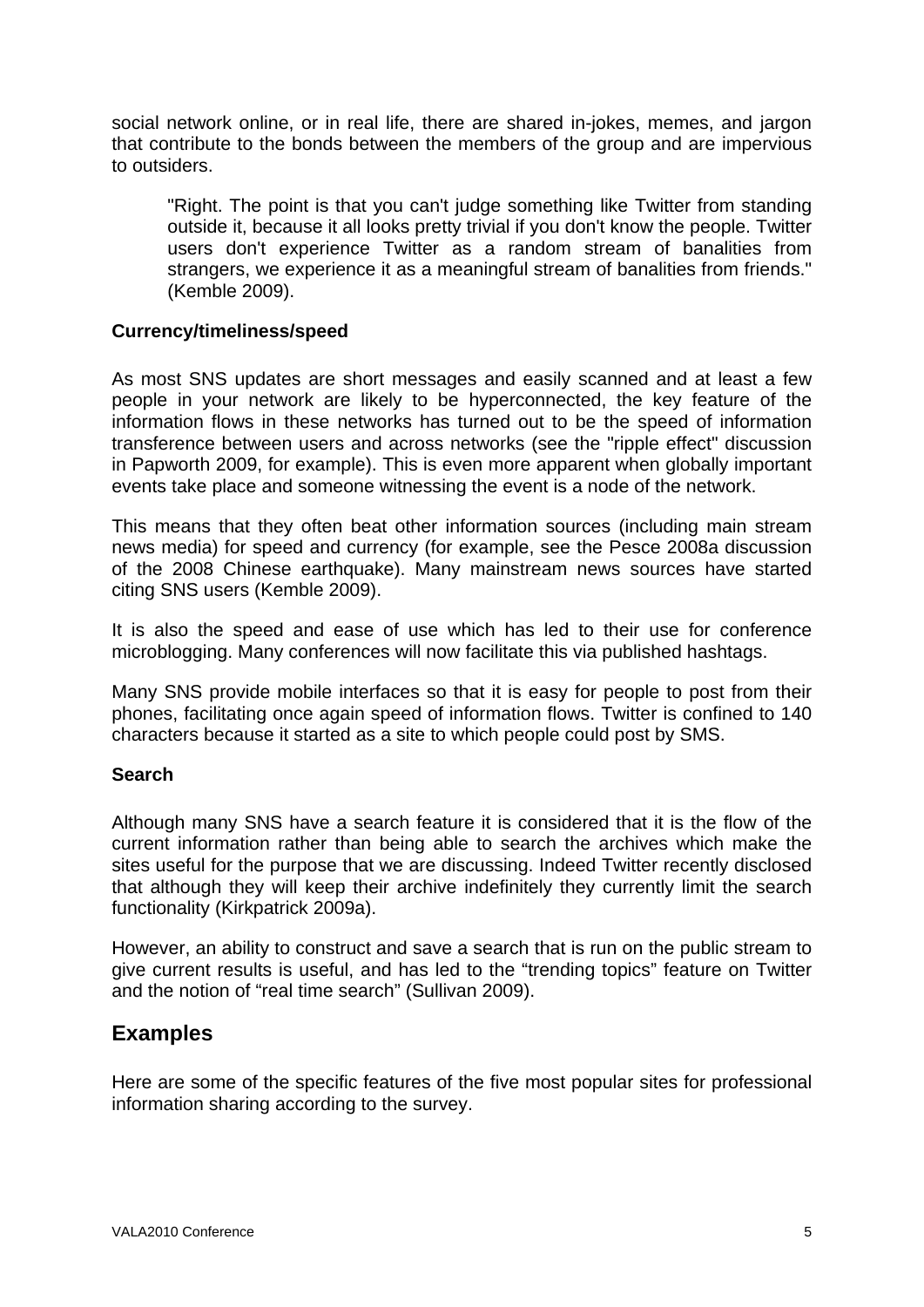#### **Twitter**

Launched in July 2006, this SNS' well-publicised tagline was "What are you doing?" This has since been broadened to "Share and discover what's happening right now, anywhere in the world." (*Twitter*) This site is very simple in conception; basically, it allows users to post status updates. It is credited with popularising the concept of 'microblogging' (Wikipedia 2009d).

While it has been cited as the "fastest growing Member Community destination" by Nielsen (McGiboney 2009), the exact number of users is unknown but is estimated to be shortly more than 18 million in the US alone (Ostrow 2009).

The status updates of whoever you follow appear in your stream. Replies (also called "mentions") are designated by "@". The default setting is that you cannot see replies by your friends to people that you do not follow. (Twitter removed being able to see FOAF replies on 12 May 2009 to a great out-cry (Cashmore 2009; Kirkpatrick 2009b)). Resharing is designated by "RT" or retweet. These conventions were designed by the community then became supported by the software. Another community-developed feature is the hashtag. Words preceded by "#" were designed to facilitate search and accumulation. They have proved most useful for collating conference tweeting. "Trending topics", which indicate currently popular words and tags, are a relatively recent enhancement.

Connections on Twitter are not reciprocal. If someone has a public stream, you can follow them without them having to consent to them seeing your stream too. This is particularly attractive to celebrities and other influencers, who can have hundreds of thousands of followers without being overwhelmed by those followers' streams. Direct communication from the followers can still be located via the "mentions" search for the "@". Conversely potential followers are notified to the followee and perceived spammers can be blocked.

Its simplicity, combined with promotion by celebrities, has led to rapid uptake and growth and being taken up by marketers, spammers and social media experts vying for attention. Fortunately, the crucial feature is still that you choose who to follow, and unless you choose to follow a marketer or spammer, their messages will not show in your stream.

Another feature is the many ways to access the stream and contribute your status updates deriving from the public release of the API. Besides the web site there are browser plugins, desktop applications, mobile phone applications, applications that integrate Twitter with photos, maps, video, applications that aid search and friend discovery.

Privacy controls are simple. Either your stream is public and everyone can access it, or private and only accessible to those you give permissions. A private stream can also prevent interaction and cross postings to other services such as the corporate microblogging service Yammer.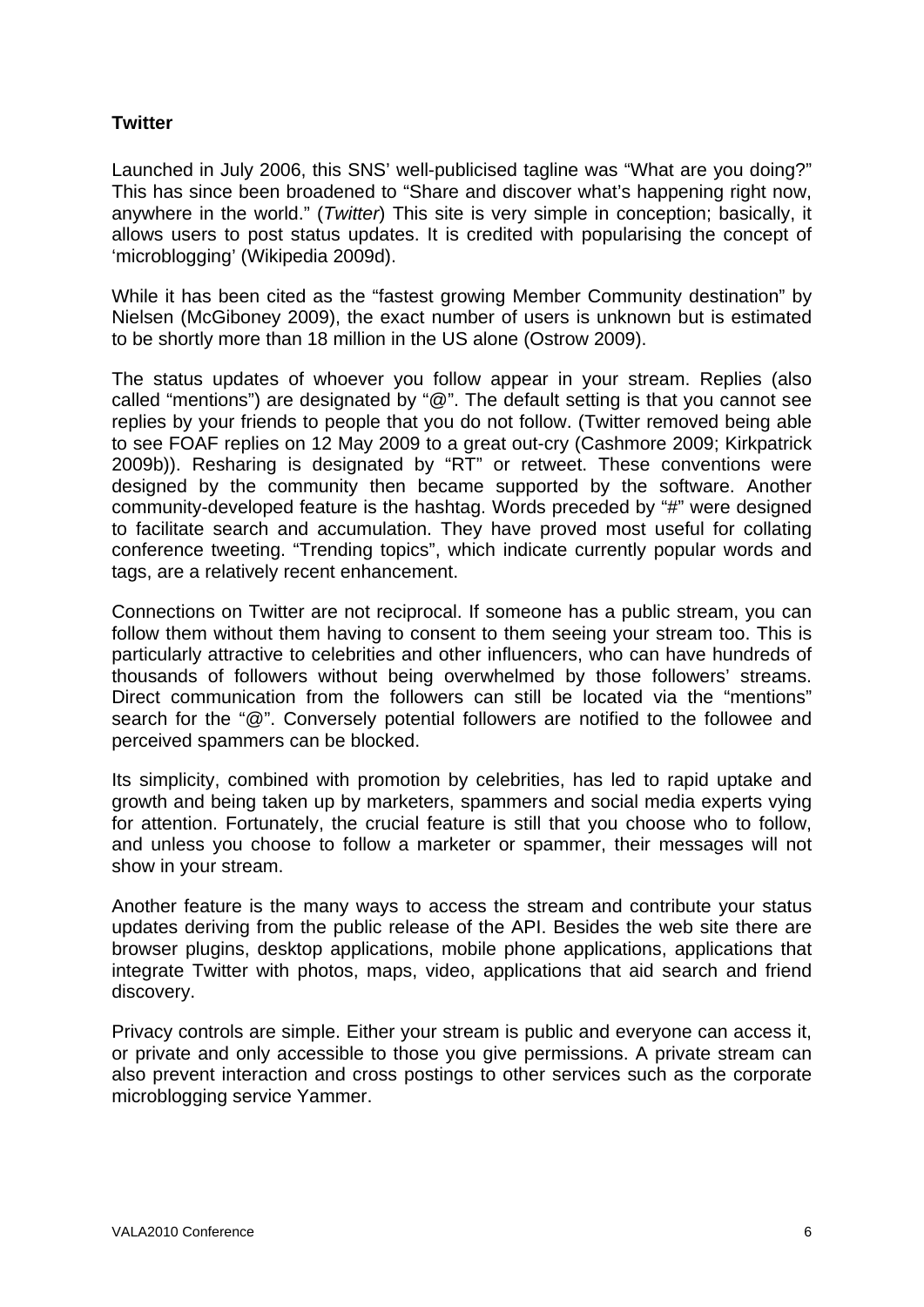Karp (2007) on Twitter:

"What's fascinating about following the flow of tweets (assuming, again, you're following the right people) is that they contain an unbelievably broad range of content, including:

- Ideas
- Problems/issues/complaints
- Links
- Links + comments/observations
- Questions & answers
- Greetings
- Deep meditations
- Dopey nonsense
- Jokes"

#### **Facebook**

Facebook launched in February 2004 for users with a .edu email address, but opened to all users in September 2006.

Its numbers of users is stated by Facebook to be 300 million as at 15 September 2009 (Zuckerberg 2009).

Facebook is a much more complex system than Twitter, featuring a news feed of status updates and also applications that include games. It is advertising-supported.

Connections have to be reciprocal, and there is a complex system of privacy controls that can be used to specify who sees your updates. This means that it is much more likely that connections on Facebook are with people that you actually know.

The ability to connect and reconnect with people that you know has led to its popularity and to a currently rapid growth in the older demographic (Corbett 2009).

However, we would contend that this way of operating may make Facebook less valuable for professional current awareness, as you are less likely to seek influencers and make connections outside your pre-existing networks.

News streams support "likes" and threaded comments, which can lead to longer discussions. Likes or comments on an item in someone else's stream will be visible to everyone who is a connection of theirs (FOAF feature).

Facebook has "Groups" and "Pages". You become a member of a group and a fan of a page.

Groups are designed to be as they describe- for groups of like-minded people around some sort of subject. However, activity and discussion in a group does not appear in the news stream of the members of the group. They are closed environments. We believe therefore that groups on Facebook are not as active as rooms can be in Friendfeed. The reasons for this from Facebook's point of view are that Facebook is monetized by advertising so pageviews are important.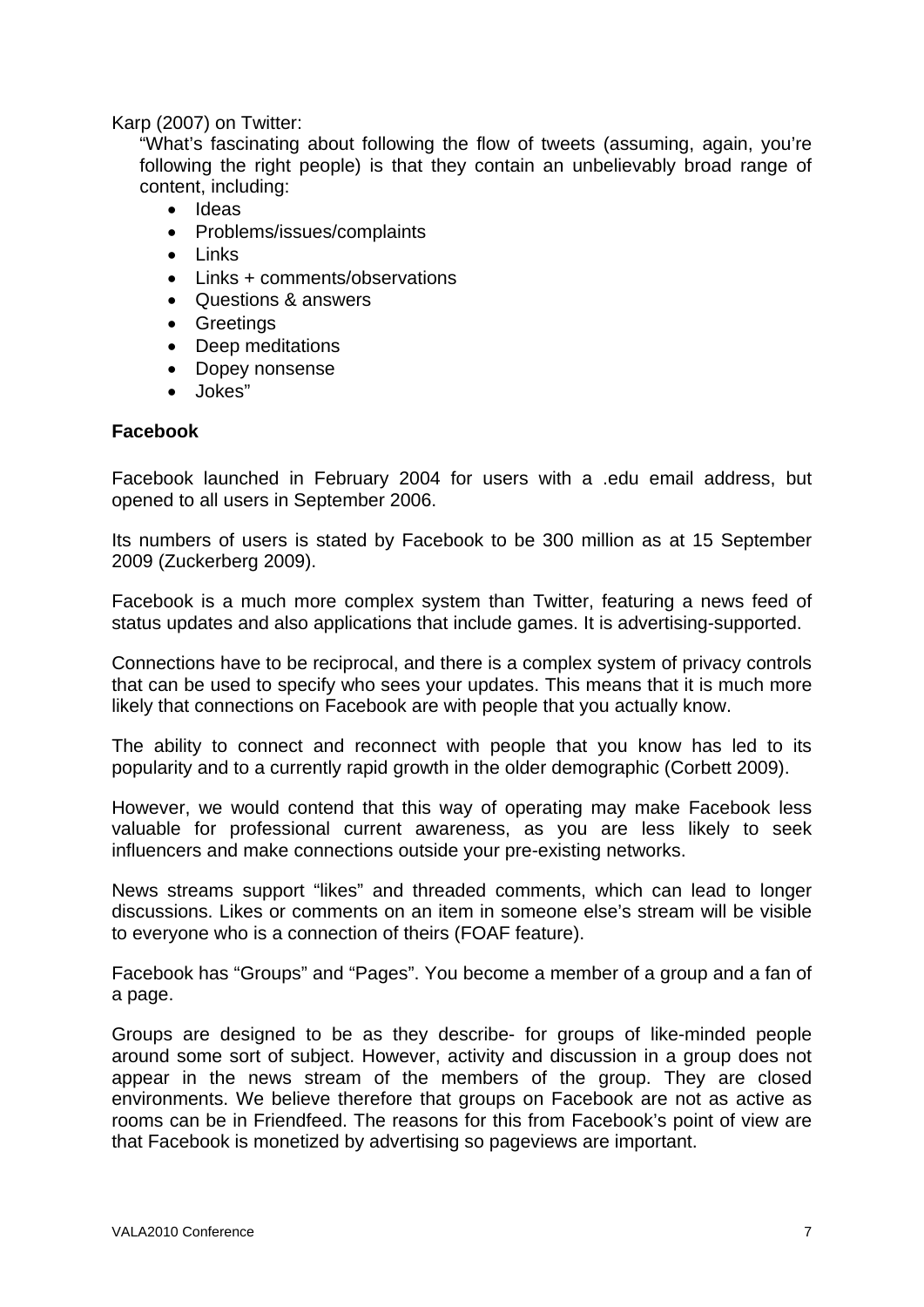On the other hand "Pages" are akin to fan sites. They are set up for control by an administrator, but can allow fans to post discussion. Postings to a "page" wall can appear in the news stream of the fans.

#### **Friendfeed**

Launched in October 2007, this is "a real-time feed aggregator that consolidates the updates from social media and social networking websites, social bookmarking websites, blogs and micro-blogging updates, as well as any other type of RSS/ Atom feed."(Wikipedia 2009b).

Connections do not have to be reciprocal and the privacy settings are similar to Twitter.

Friendfeed bills itself as a "lifestream aggregator". This means that members can feed into it their activity on many other sites. As of 12 September 2009, there were 58 different services that a member could stream or just use a generic RSS feed. In addition, you can use the site itself to post updates. You can "like" or comment on any post and comments are threaded. Threading seems to promote discussion with threads getting very long. If a person that you follow comments or "likes" a post then you will see that post in your stream even though the original poster may be a person that you don't follow. FOAF features aid serendipitous discovery. There are also groups or rooms that you can follow, both public and private by invitation only. You can choose that the posts from these groups will appear in your news stream. Liking or commenting on a post will "bump" the post in your stream. This keeps within view posts that are currently actively discussed.

Some people find this site much too noisy. You can get enough information by following far less people. Many people join or set up streams but never revisit to comment or contribute to the conversations. Their streams however may still be used as discussion starters by others. Fortunately, there is also a "hide" feature to filter some of the noise. If someone streams their music from last.fm for example, you can hide the entire stream. Another distinguishing feature is "real time" updating. The site auto updates without the reader having to refresh. There is also a "best of day" feature. This means that if you have not visited the site for a while you can still see the posts which created the most interest from your friends during the previous 24 hours.

Friendfeed launched after Twitter was established and integrates closely with it. Twitter streams can be included in a Friendfeed stream, but, more importantly, comments on a Twitter post can be crossposted to Twitter as replies. Twitter replies that show in a Friendfeed stream link to the Twitter stream that the reply is directed to. Friendfeed also supports Twitter hashtags.

#### **Ning**

Launched in October 2005 as "an online platform for people to create their own social networks" (Wikipedia 2009e). Currently Ning has more than 1.5 million Ning Networks (called Nings) and 33 million registered users (Ning 2009).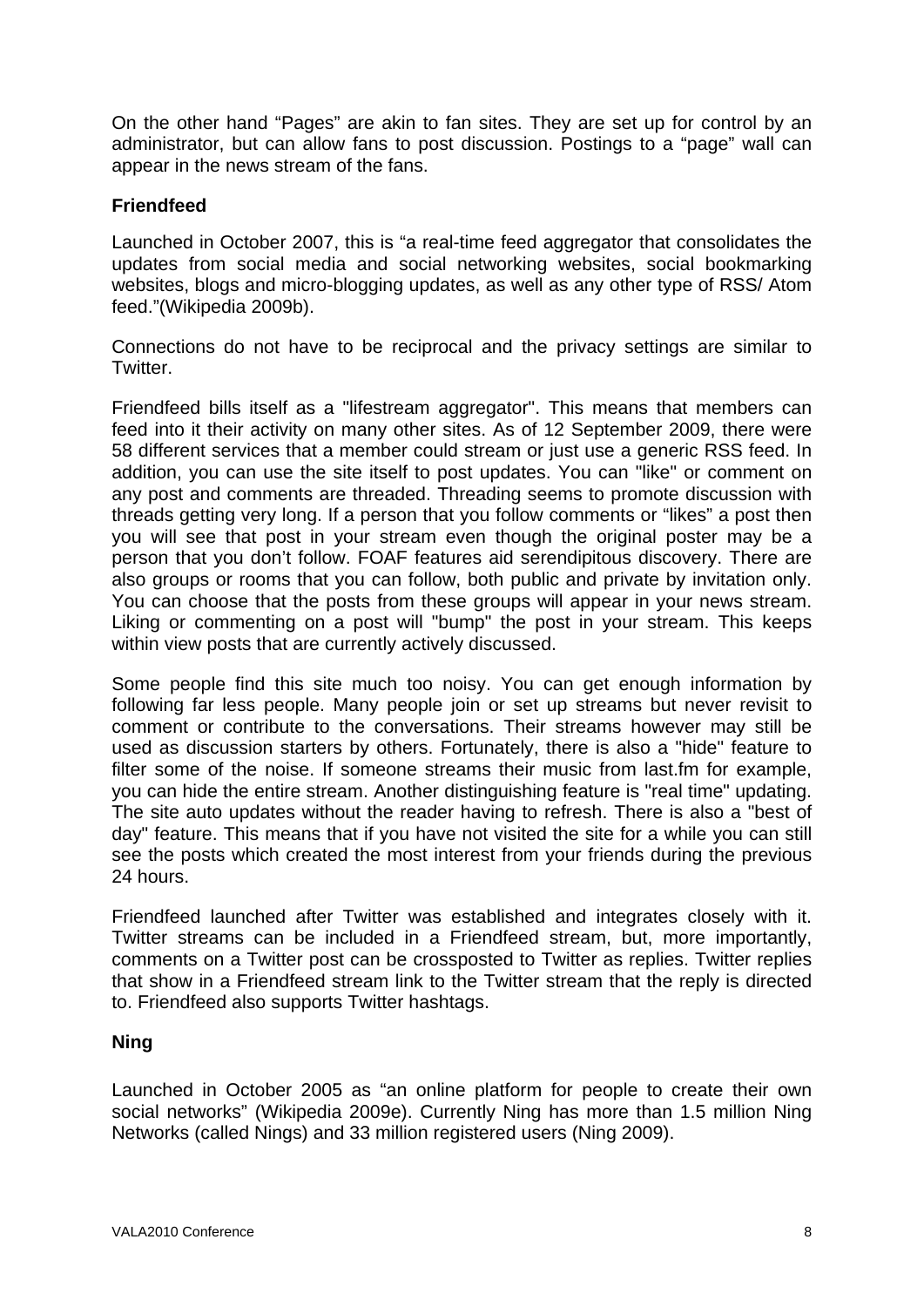On Ning you can choose not only who to connect with but on which networks. A search on 29 September 2009 for Nings related to "librarians' found 260 networks. Connections are reciprocal.

Nings have been established as conference sites and to support library communities.

#### **LinkedIn**

LinkedIn is targeted at professional connections for business purposes. Because of this, connections are reciprocal and there are features which discourage connections with people who you do not already know professionally. Currently they have 47 million members (LinkedIn 2008). There are groups and group updates appear in your news stream. As users are encouraged to use their own names and provide a complete CV, it is easy to make assessments of reputation and trust. In addition, the groups and the discussions on them are professional in nature.

# **Survey**

### **Methodology**

A survey was conducted of librarians who use social networking sites. The survey was publicised on Twitter, Friendfeed and Facebook, as well as via email, and ran from 10 August 2009 until 23 August 2009.

We developed the survey on SurveyMonkey. There were 17 questions, including 3 demographic questions and one "add any comment" question. The questions went from the general questions regarding their use of online social networks to the specific questions regarding the way they use their favourite site for current awareness. Most questions had a free text field for extra comments.

We launched the survey on Twitter, Friendfeed, and Facebook almost simultaneously on 10 August 2009, a Monday morning, at 7.00 am Western Australian time, then again that evening.

One of the authors observed at the time:

"Using Twitter to publicise a survey is an interesting exercise:

- 1. quick responses from respondents (cf my first Tweet at 7:09; 30 responses by 8:14am!)
- 2. quick feedback on survey: where is LinkedIn, questions confusing
- 3. retweets by many people
- 4. contacting people overseas Germany (Matthias), US, Canada. I also chatted on Twitter with Malaysian contact who asked if he could retweet it (shall see how many responses we get from Malaysia!)

10:57am: 66 responses!"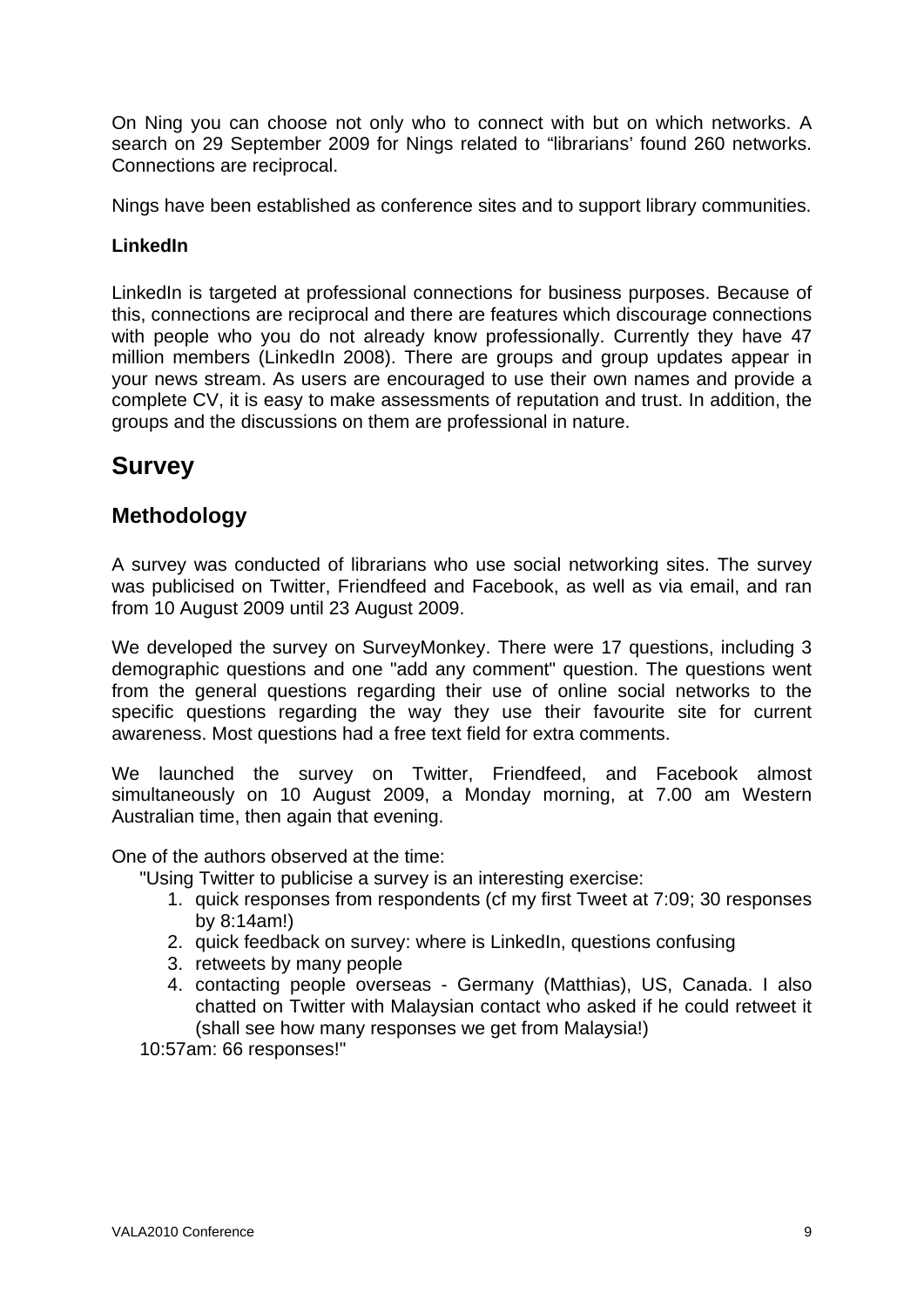# **Results**

### **Our respondents**



Figure 1. (Question 14)

137 responses were received. The survey tool recorded 119 "completions", that is, respondents working from the beginning through to the end of the survey, even if not all questions were answered.

113 respondents answered the question about their location, with the most numerous group coming from Australia (48), followed by the United States (34), and New Zealand (18). (Only two respondents identified themselves as being in Malaysia.)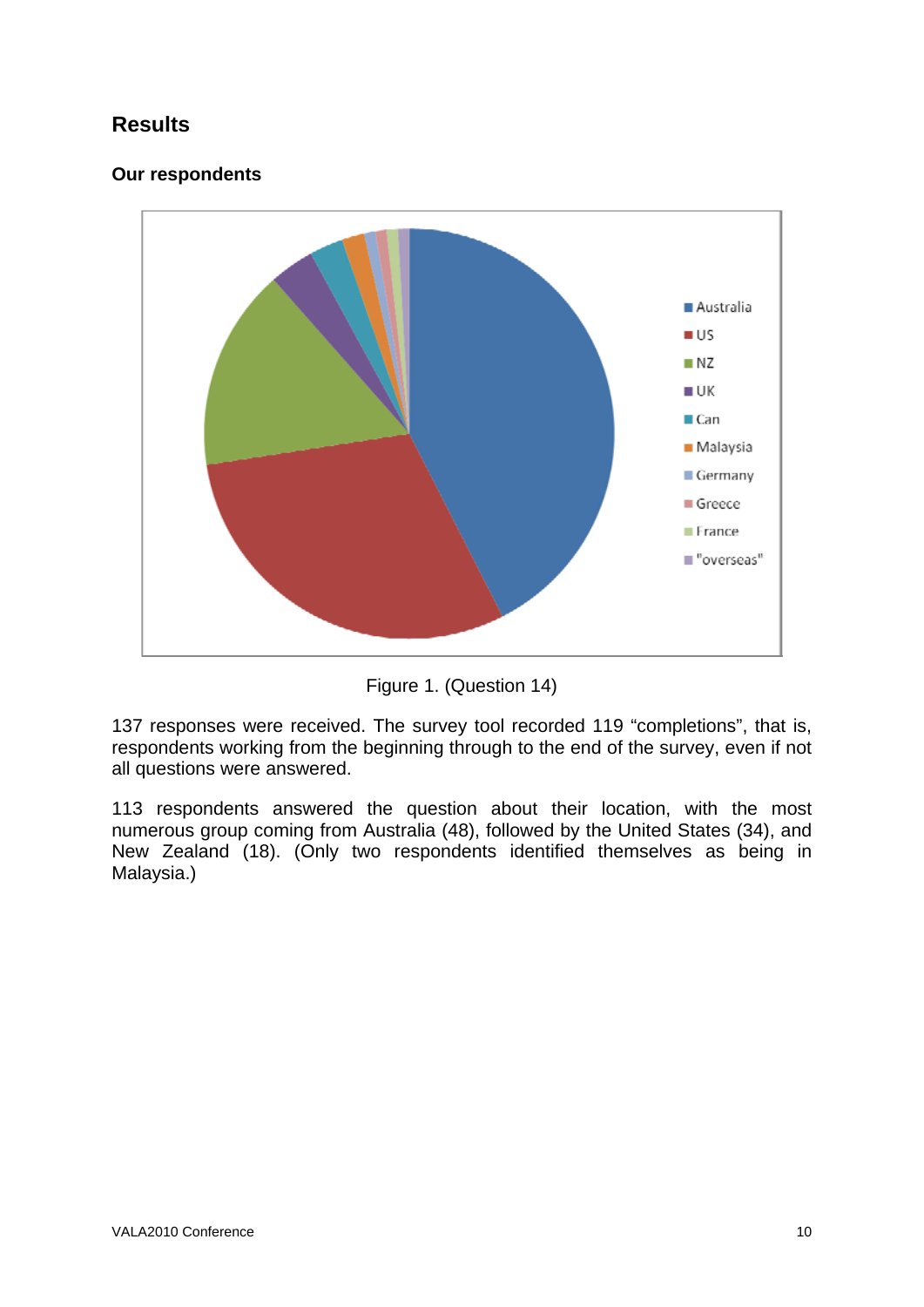

Figure 2 (Question 16)

Of 118 respondents who answered the question "How long have you been working in the library sector?" 53 (44.9%) said they have been working for ten or more years in the library sector. 29 (24.6%) respondents had been working for between five to ten years in the sector, while 34 (28.8%) had been working for one to five years. Only 2 (1.7%) respondents had less than a year's experience in the library sector.

From these results it would appear that the age of a library professional does not necessarily predict their use (or otherwise) of SNS.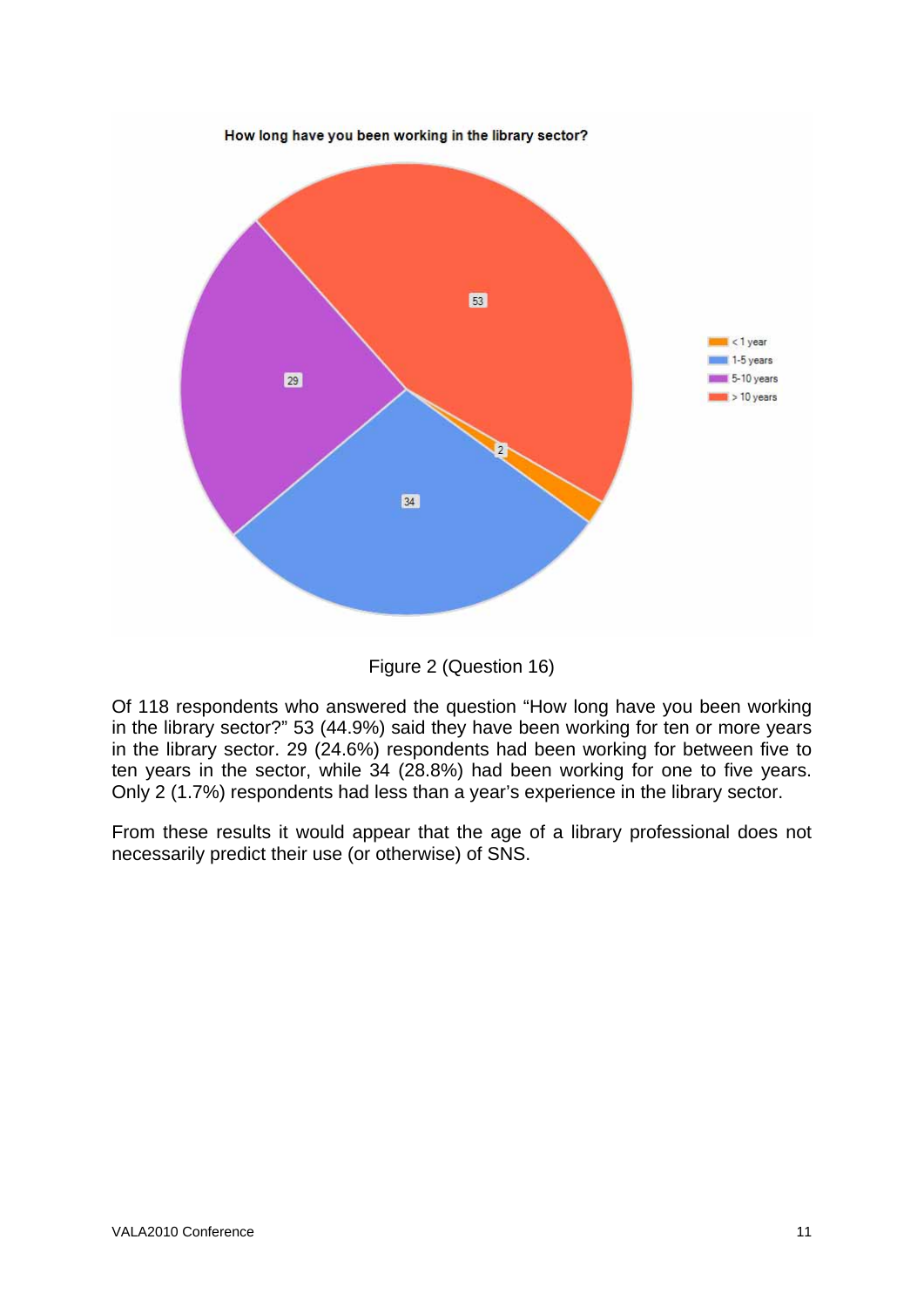

Figure 3. Sector breakdown. (Question 15)

The largest group of respondents (57) was from university libraries. Public library respondents were the next most numerous, with 26 responses. There were equal numbers of respondents from national or state libraries and school libraries, 8 responses from each sector.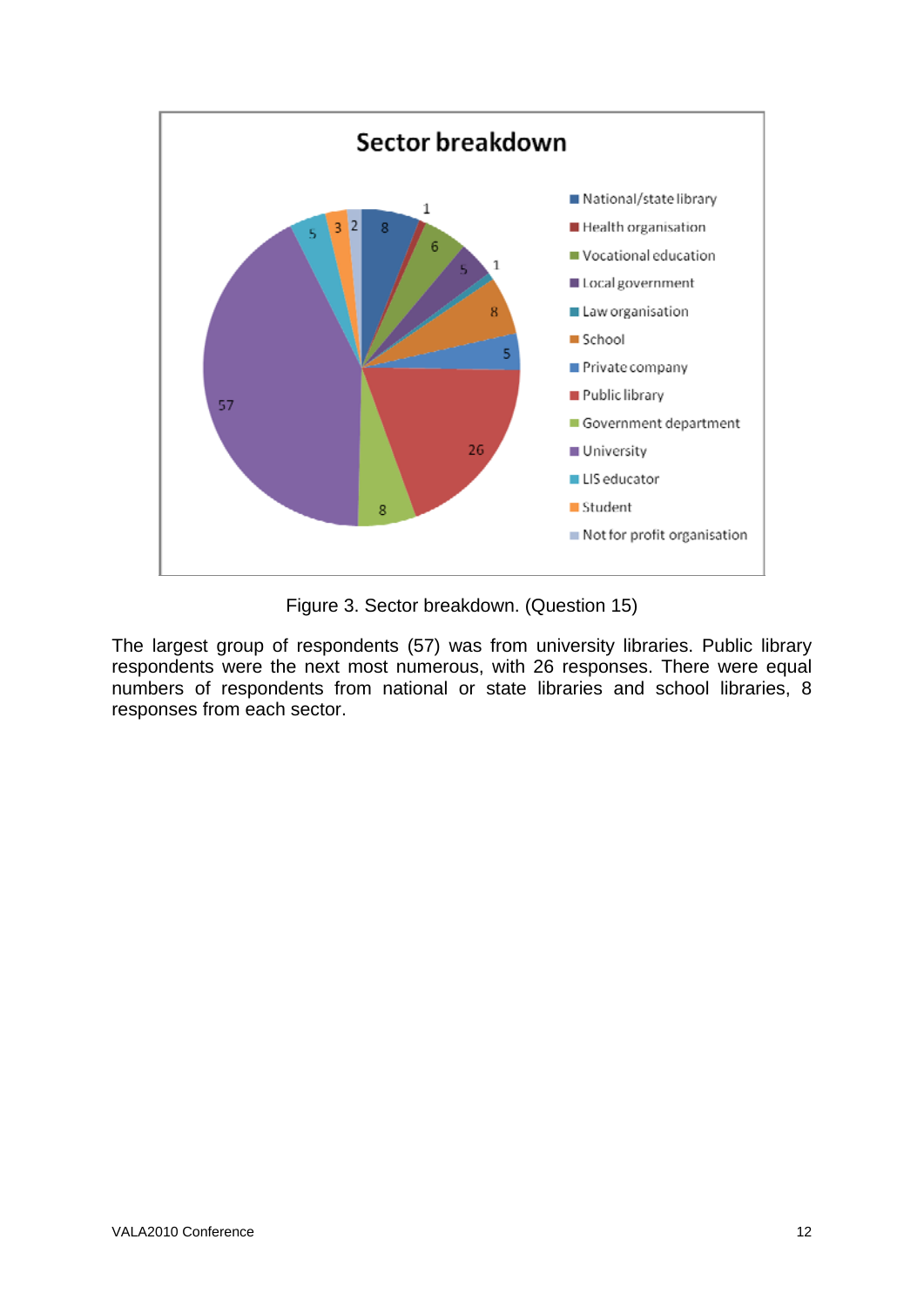### **Which Sites?**



Which social networking tools do you actively use? Please select all you use or add more at the end.

Figure 4. Social networking sites used (Question 1)

137 responses were received for the question: "Which social networking tools do you actively use?" Of this number, 125 respondents (91.2%) said they use Twitter, 119 (86.9%) use Facebook, 38 (27.7%) said they use FriendFeed, and 36 (26.3%) use Ning.

Flickr (16) and LinkedIn (15) were the other sites respondents mentioned most. The social bookmarking site, Delicious, was mentioned by seven respondents. Only three respondents said that they use MySpace. Blogs were also mentioned – three respondents mentioned Blogger and four said they "used blogs". One respondent said: "I count Google Reader as a social network, as I regularly share articles with friends." Another response: "water cooler, bar stool". Other sites that were mentioned were Livejournal (3), Bebo (2), and YouTube (2). Some of the sites that rated single mentions show an interesting snapshot of people's interests and how these are followed online: LiveMocha (language learning), Ravelry (knitting and crochet), LibraryThing (personal libraries), and AuthorsDen (writing and reading).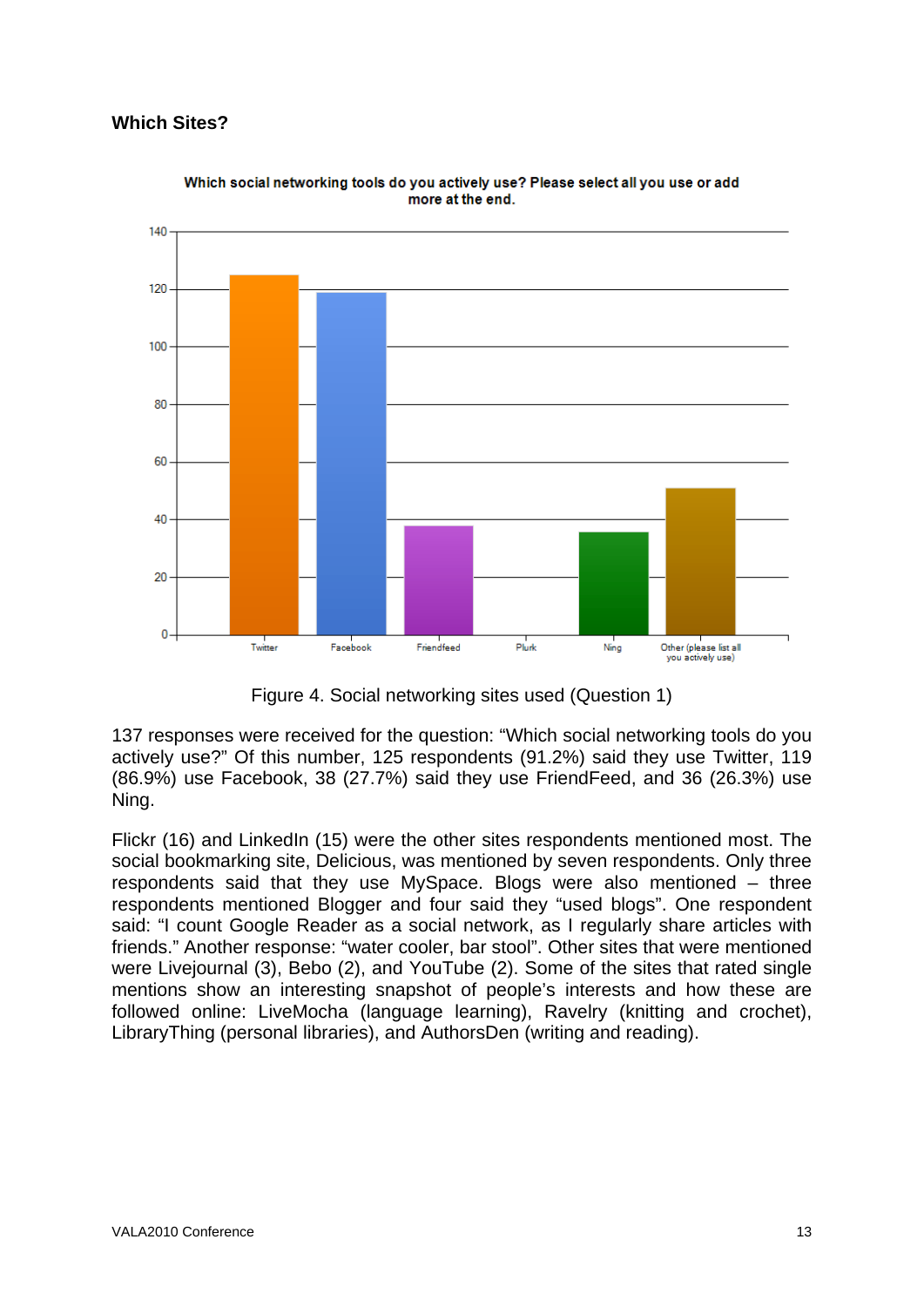### **Use of the sites**



How long have you been using these social networking sites?

Figure 5 Length of time using SNS. (Question2)

133 responses were received for the question: "How long have you been using these social networking sites?" The majority of respondents had been using SNS for more than a year (see Figure 2, above). Facebook was the site respondents had been using the longest, with 99 respondents saying they had been using it for more than a year. 63 respondents had used Twitter for more than a year.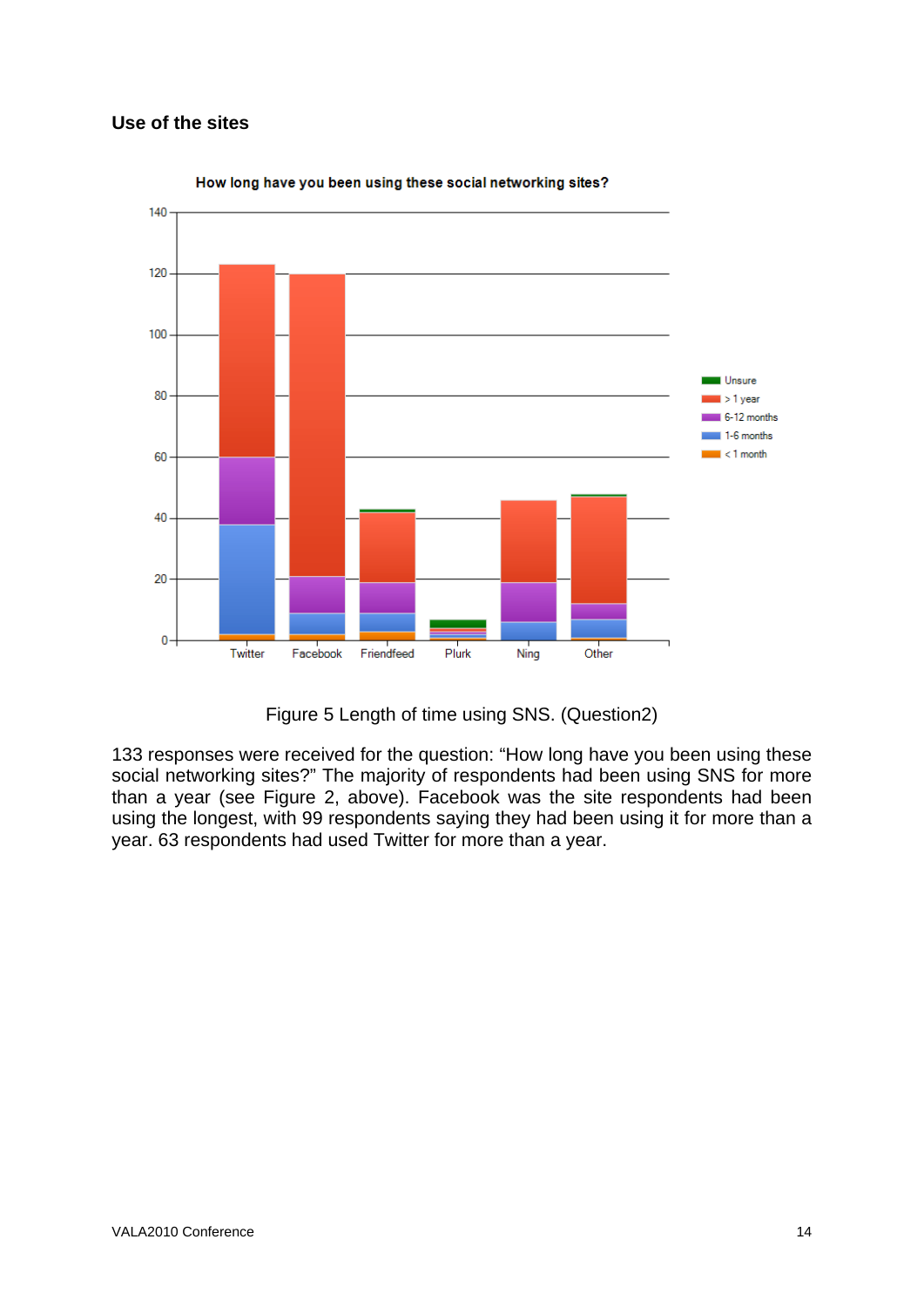#### How did you start using these tools?



Figure 6. How did you start using these tools? (Question 6)

Curiosity was the main reason cited by respondents for starting to use SNS. One respondent stated that:

"As well as being curious, it is often the only point of contact I have for people living in different locations. Its [sic] a good way to keep in touch without being as formal as individual emails. I use Twitter as an environmental scanning tool to see what other interesting people in my professional/hobby fields are up to."

Many also tried a SNS after it was recommended by a colleague or friend. One respondent noted:

"Actually, I don't think I heard about it in the mainstream media - but through blogs. I distinctly remember trying Flickr in 2004 or so because Jessamyn West linked to her Flickr photos via Librarian.net. Pretty sure I tried FB, Twitter and LinkedIn via links or discussions on various blogs that came up in my RSS reader. Twitter was probably the only one that I had heard about for quite a while before actually getting an account - the concept just didn't appeal or seem relevant to me at first."

A number of respondents also said that they learned about these tools through "23 Things" or other Web 2.0 training provided at their workplaces.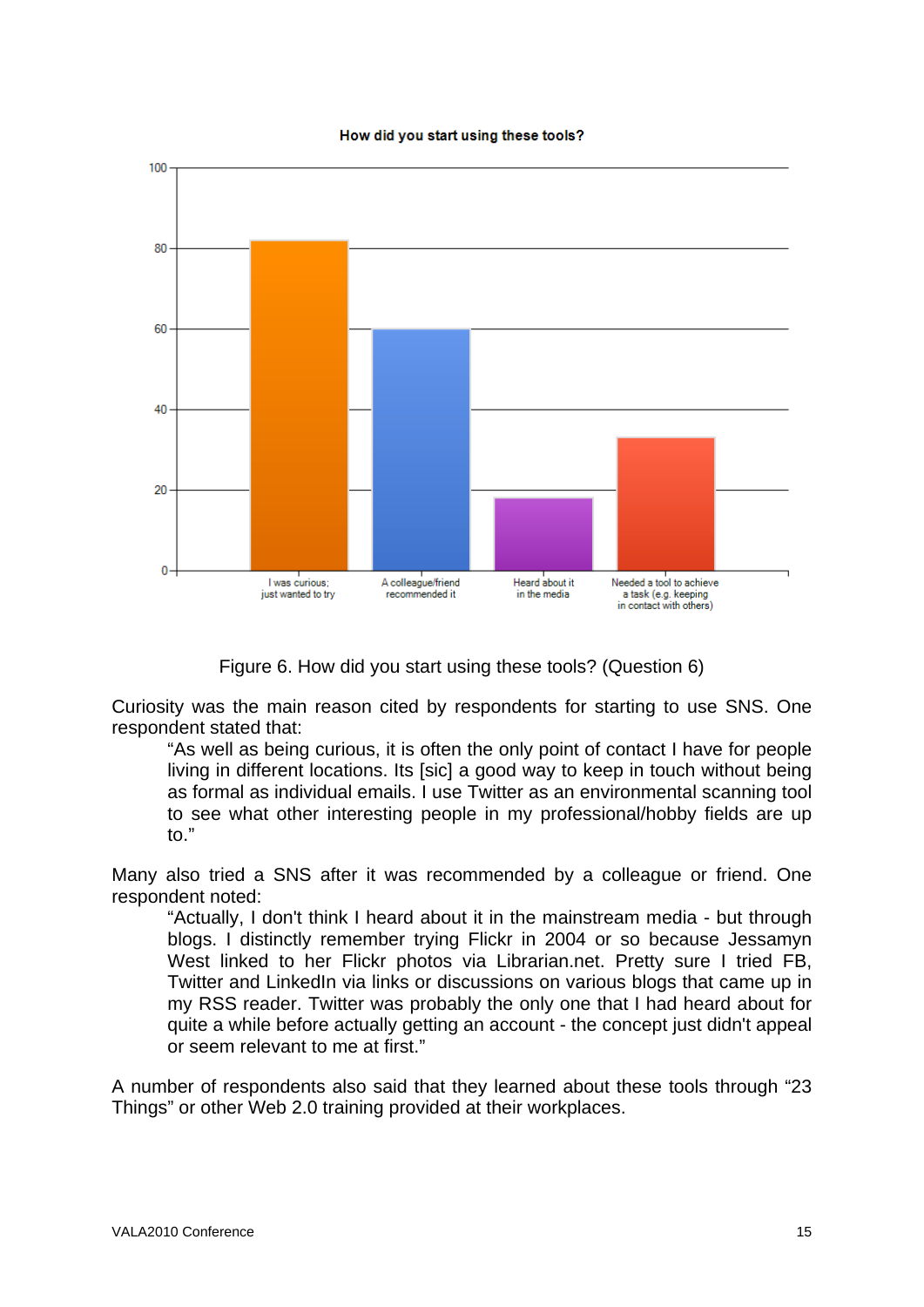

How frequently do you use these sites?

Figure 7. How frequently (regularly) do you use these sites? (Question 3)

133 responses were received for the question "How frequently do you use these sites?"

Twitter was the SNS most frequently cited (98 responses) as a tool used daily, followed by Facebook (76), Friendfeed (17) and LinkedIn (13). Flickr was also mentioned by respondents, with one person stating that they use Flickr "daily this year (as I'm doing a 365 day challenge)"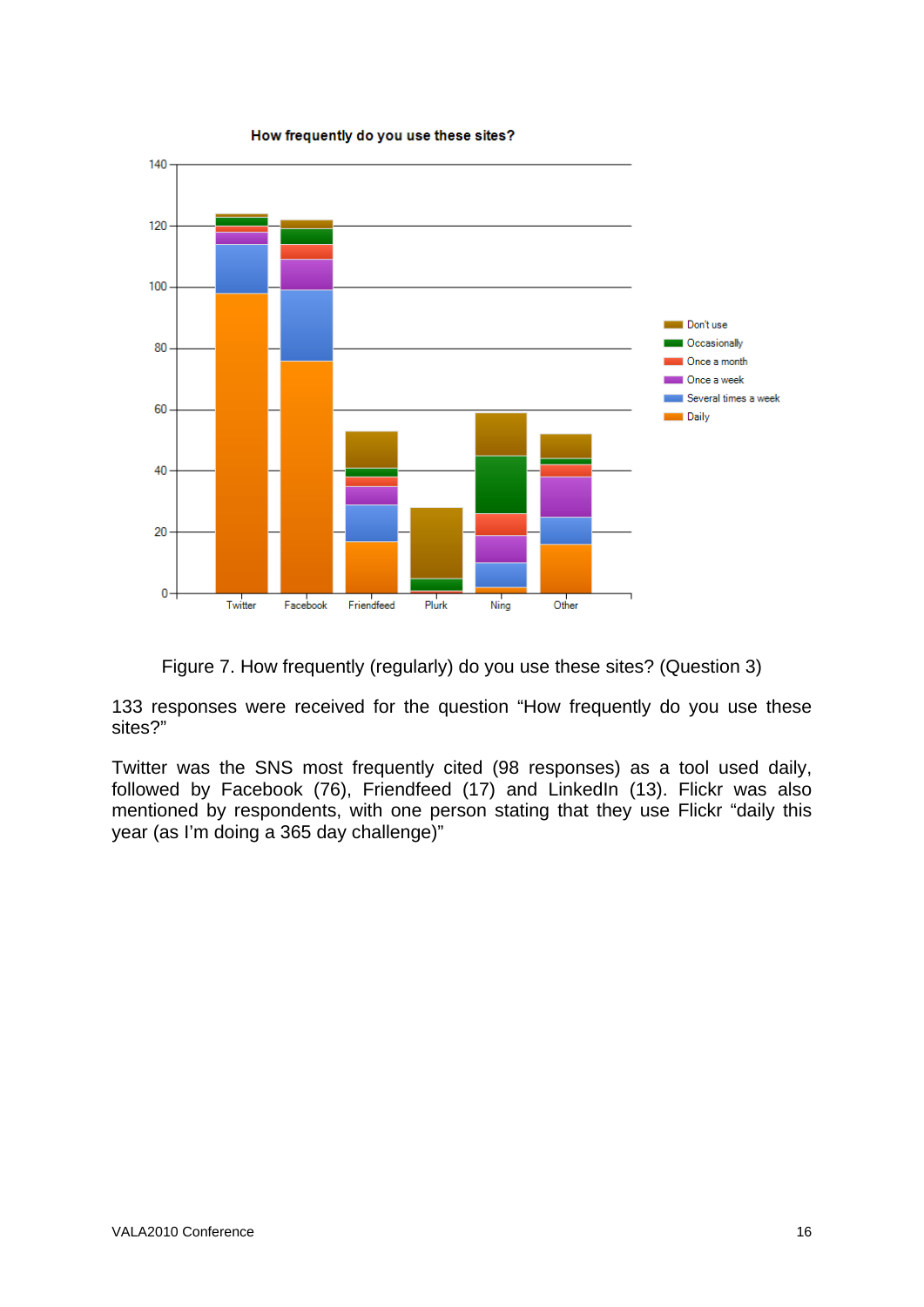

Figure 8. Average time spent on SNS. (Question 4)

133 responses were received for the question, "On average, how much time do you spend on each site?" The majority of respondents, 85 (63.9%), said that they used SNS on an "Ongoing [basis] during the course of a day". This sort of usage is facilitated by some SNS. For instance, Twitter users might use a browser plug-in to view updates as they are posted throughout the day.

Most respondents actively used more than one SNS.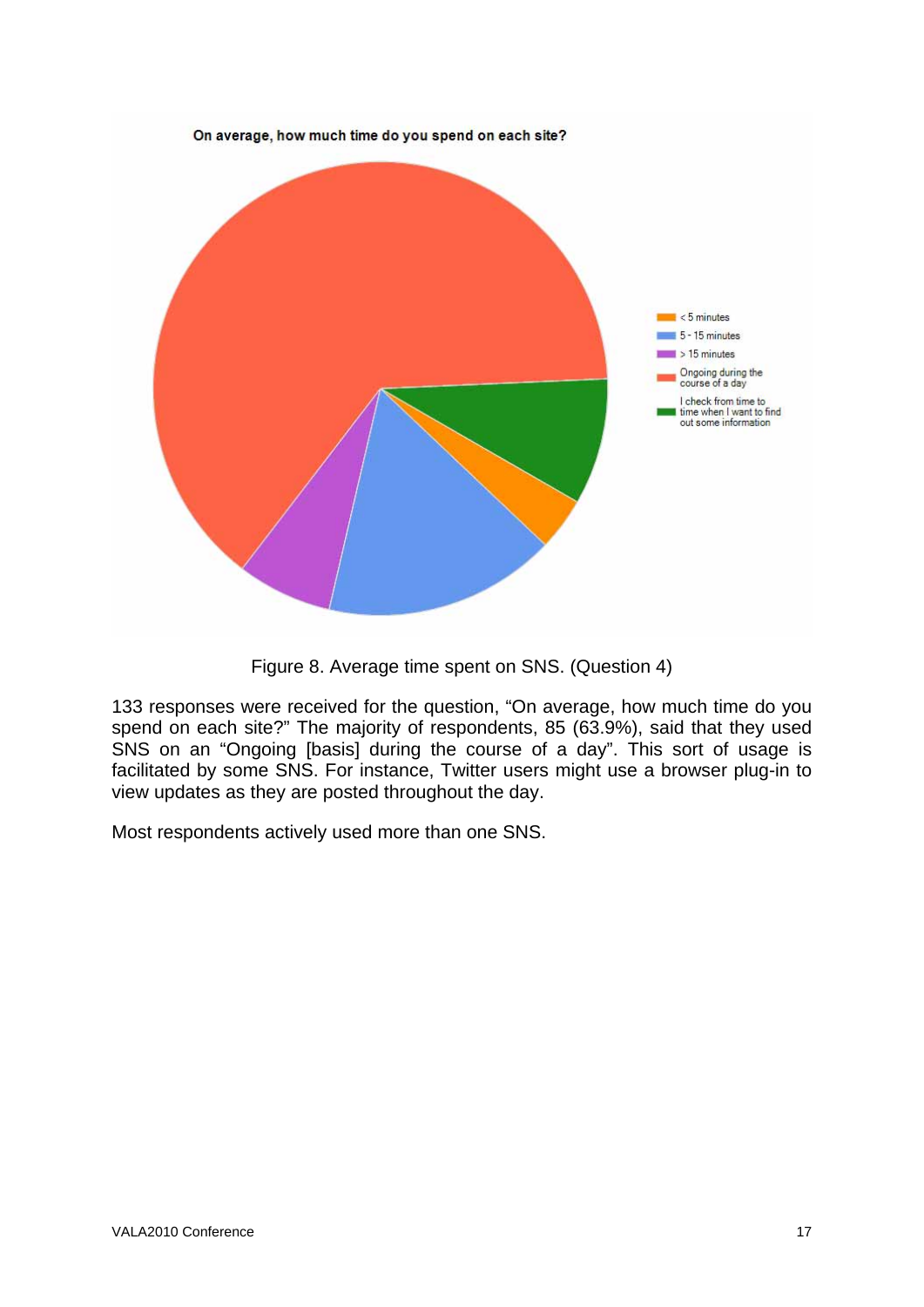#### **Information uses**



What sorts of information do you obtain using these sites?

Figure 9. Types of information. (Question 7)

Most respondents said they used SNS for "social discussion". One respondent said they use SNS to "share resources; as a filter - trusted professionals/frolleagues [sic] read other blogs etc... and recommend resources I mark and read when I have time..."

Other respondents said:

"I very rarely ask direct questions of the hive mind :) although when I have the answers have been interesting and varied! But I do enjoy the professional link-sharing and discussions that arise - particularly on Facebook and Twitter."

"Serendipity - I find out that other people are working on the same things as me by accident. I also find Twitter is a good filter - if I don't have time to keep up with my RSS feeds, I don't need to worry too much, because I know the stuff I really need to know about will come thru via Twitter as well."

Twitter was the site most used for sharing or obtaining information (68.5%) (Question 8). One respondent stated that they "Follow news services on Twitter and use for links to breaking news stories." Facebook was most used for contact with friends and family. Interestingly, one respondent stated that they use it to vet "potential staff usually check Facebook to get a feel for their use/knowledge of social networking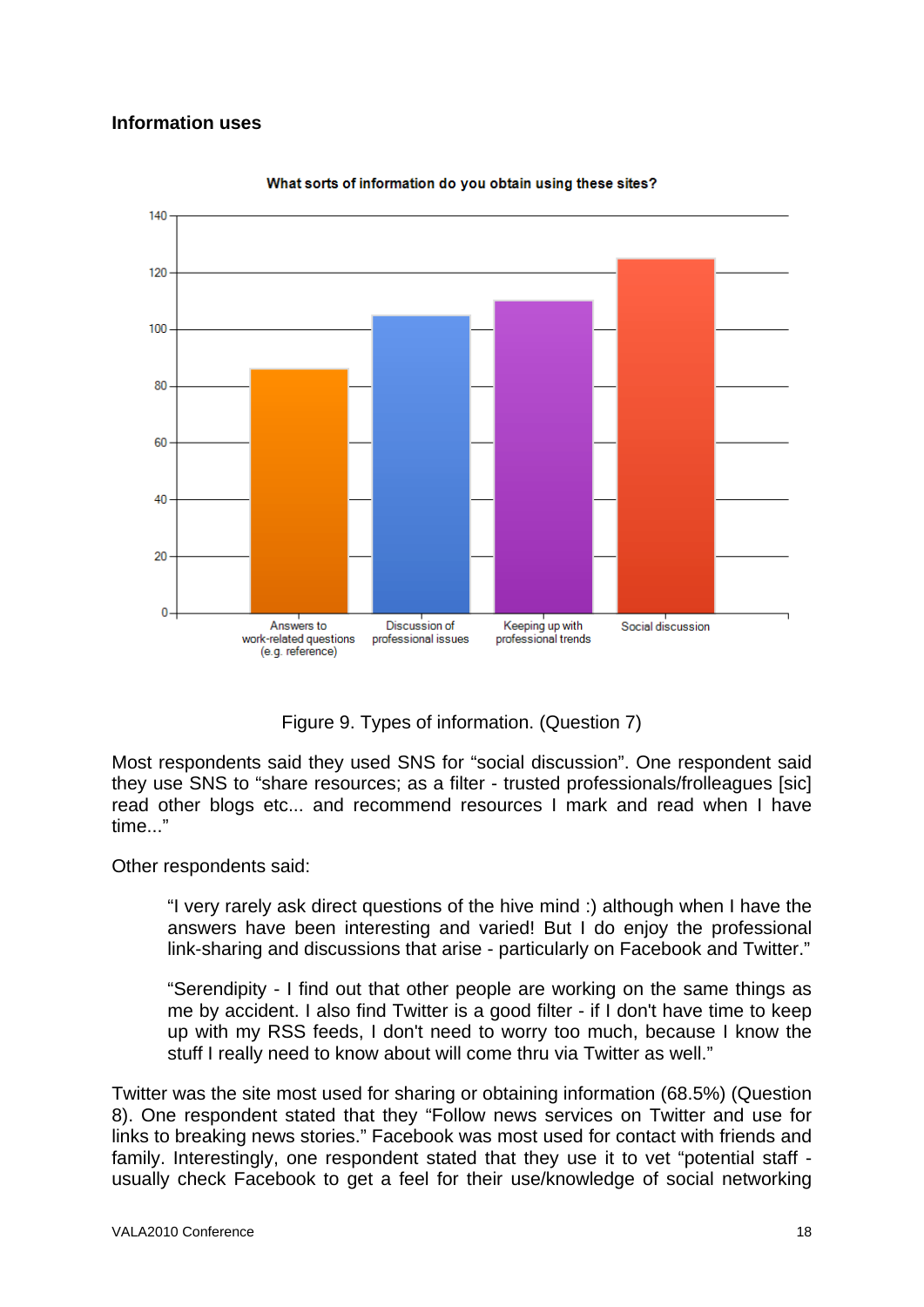which I feel is a vital skill for positions I have been hiring for." Another commented that they find it "Often easier to catch up with people and what they are doing through Facebook than through personal contact."

Twitter was the most popular SNS used by respondents. The reason for this popularity: "It has the features that promote information sharing and discussion." Respondents made the following comments about Twitter:

"Facebook tends to be more for social and people I know (friends/family). Twitter opens a wider community - it has enabled me to develop closer links and maintain contact with people in the Library/Information field I have met through conferences and workshops, as well as learn from Information professionals who I have never met."

"Easy to dip in and out of. You can pick a suitable application that fits in with your style of working. I use TwitterFox at work to and dip in quickly and discreetly - even though it's pretty much all work stuff others may not perceive it that way; and Tweetdeck at home to scan at leisure."

Twitter, Friendfeed and Ning were predominantly used for sharing and obtaining information whereas Facebook was used for contact with family and friends. Other replies included news, conference information and professional networking.

In this group of respondents, Twitter (68%) was the site that was most useful for professional information and for them it was because "it was easy to find valuable people to follow". In contrast people who used Friendfeed did so predominantly because "it has the features that promotes information sharing and discussion" and people who used Facebook found it valuable because "it was where my community was".

#### **Features**

Each SNS has a range of features that facilitate information sharing or communication, such as the ability to search for or easily reshare information. While many of these features are "built in", or part of the functionality of a SNS, the one feature that had nothing to do with the technical capabilities of SNS, the "number of members with similar interests", ranked very highly in importance.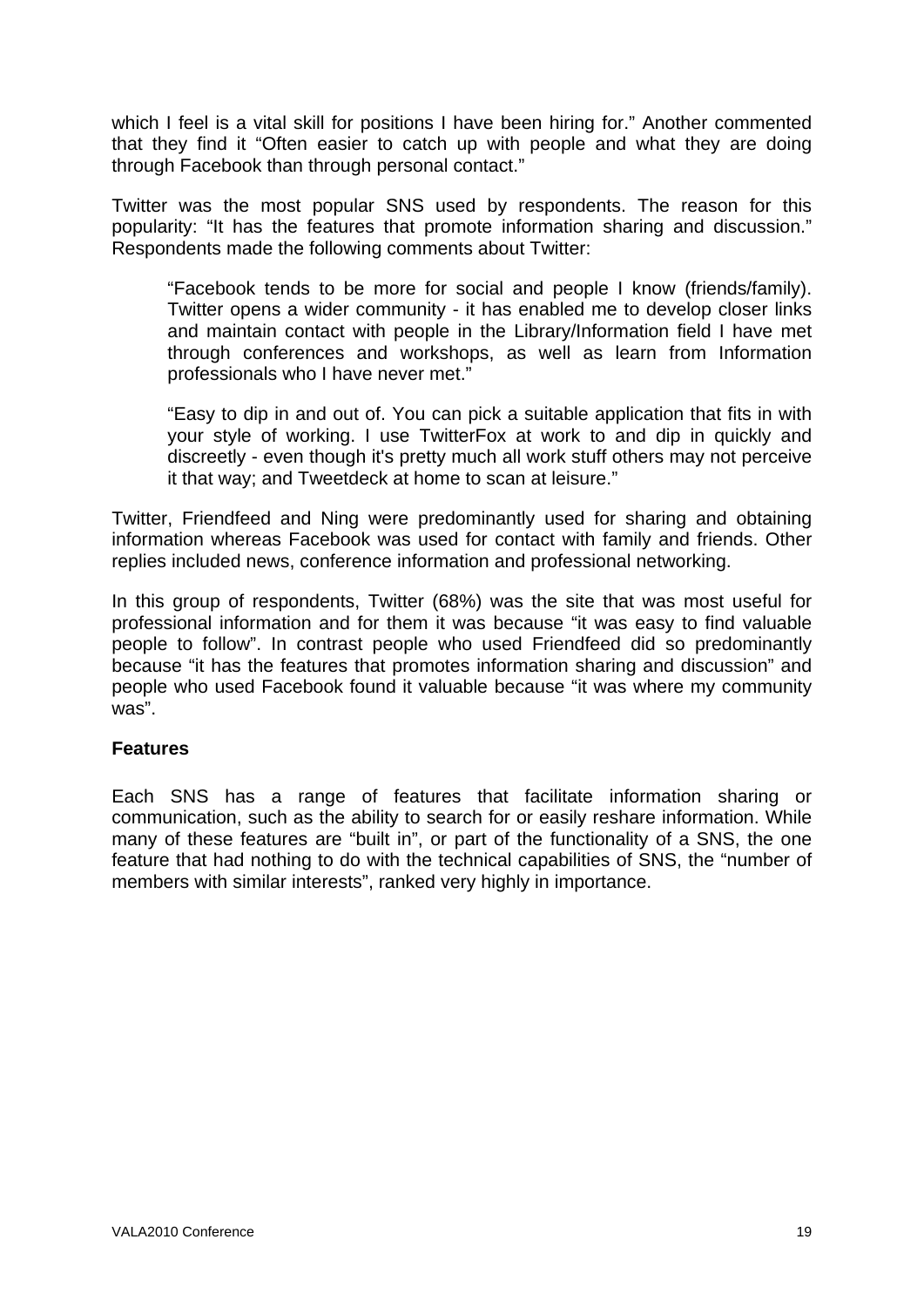

Please rate how important each of the following features are in the social network that you find most useful for current awareness information.

Figure 10. Important features. (Question 10)

The features that were ranked most highly by users of all SNS were, by order of importance:

- 1. A lot of members with similar interests
- 2. Ability to easily reshare
- 3. Real time updating
- 4. Ability to make posts private
- 5. Time/date on content
- 6. Profile information to evaluate potential friends
- 7. General search
- 8. Time/date on comments
- 9. Integration into other sites to facilitate link sharing

Twitter users ranked the ability to easily share information or links of interest as their favourite feature, followed by real time updating and the numbers of members with similar interests. For FriendFeed users, their favourite feature was the numbers of members with similar interests, the ability to hide or filter some kinds of information, and "Rooms/Groups/Pages" for particular topics or interest groups.

It was predictable that features that only appear in Friendfeed such as filters, rooms and threaded discussions are only rated highly by users of that service.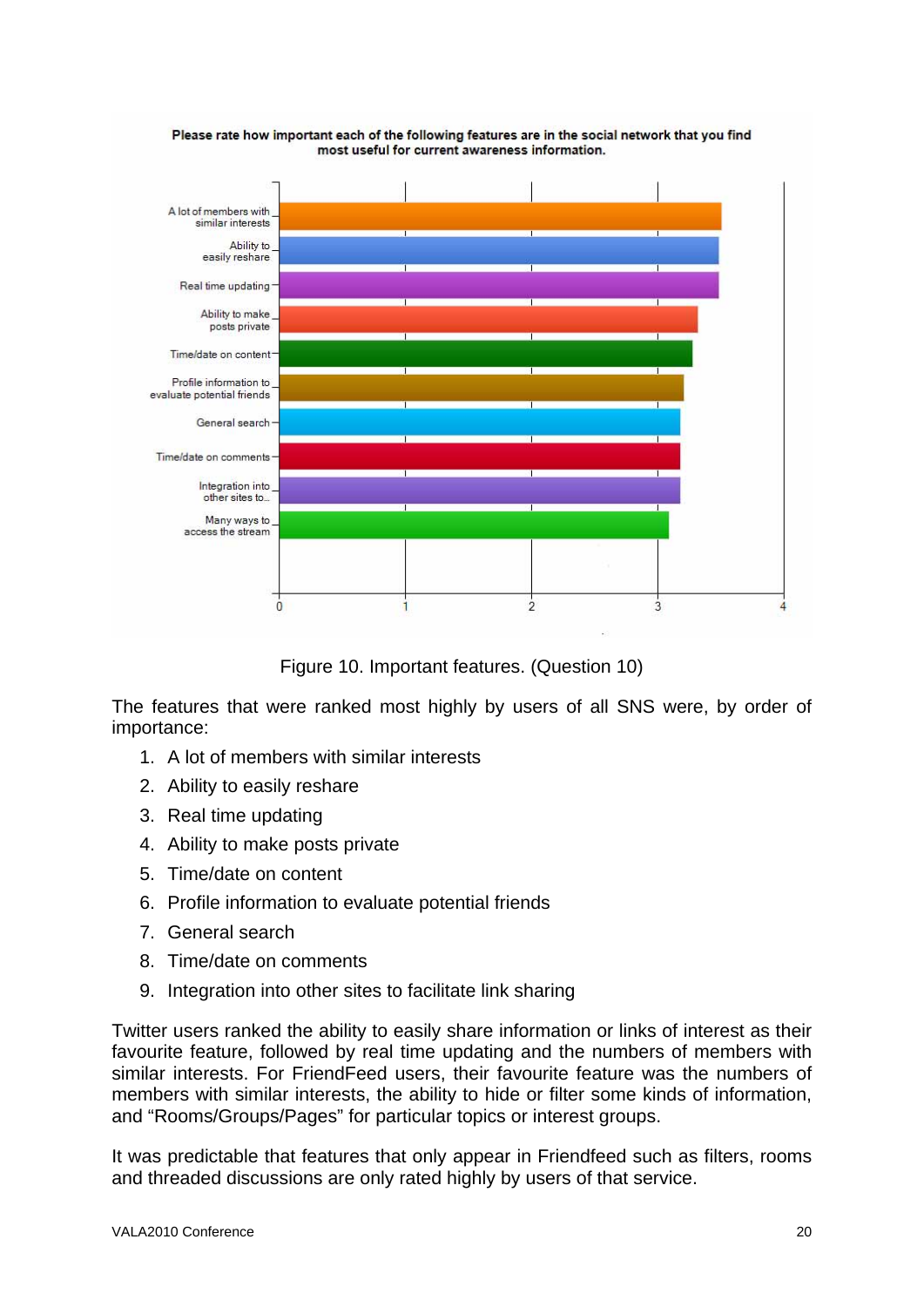### **Strategies:**

More than 50% used the following strategies to get the most valuable information:

- Look at profile information to evaluate potential friends
- Carefully consider who to follow
- Participate in discussions
- Actively promote and share information
- Visit often
- Look a lists of friend of friends to find people to follow
- Ask questions
- Reshare information
- Use search

Given that who to follow is ranked so high as a strategy to add value to professional information seeking it wasn't surprising that the following were selected by more than 50% of respondents as strategies to select people to follow:

- People I know in real life
- Librarians
- People that already talk to the others I follow
- People with interesting blogs
- People who display wit and intelligence
- People with similar interests to me in their profile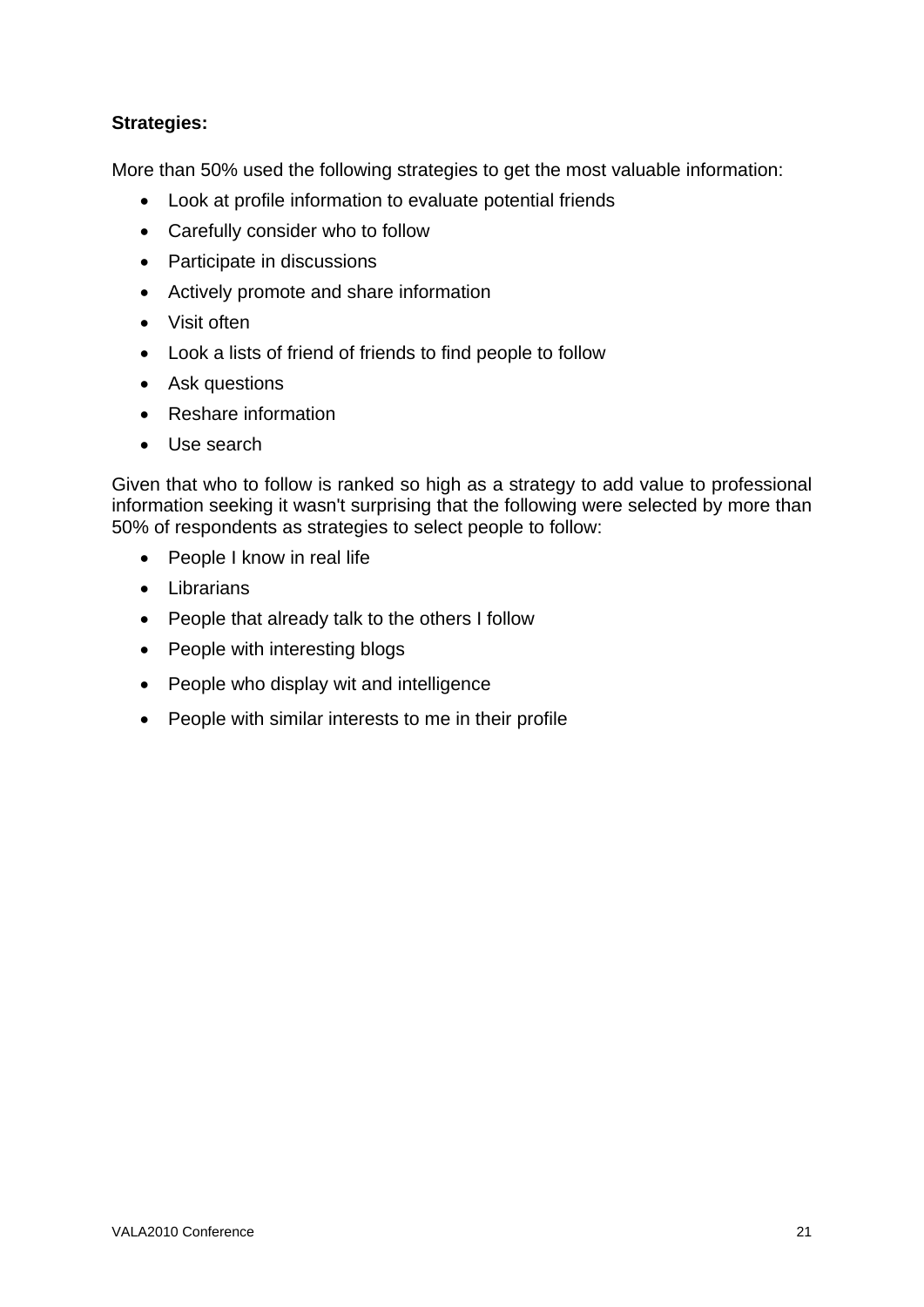

What other tools do you use for current awareness? Pick as many as you use.

Figure 11. Other tools used. (Question 13)

Just because respondents were users of SNS for information, they did not exclude other information sources. Email lists continue to be heavily used, with 98 (83%) responses received. "Colleagues" were another source of current awareness information for our respondents, with 97 responses. RSS feeds (79%) and journal articles (71%) were also well used.

Comments were made on this question and on the invited comments to the survey that it was the speed of the information flow on SNS that was making other information sources less useful.

# **Conclusions**

In our introduction we stated that any current awareness tool should be able to deliver current, relevant information without a huge burden in time and effort for the client or adding to their information overload. Online social networks do seem to meet these criteria.

This survey itself is evidence of the value of SNS as a communication tool. We received responses globally from many sectors.

Twitter was the site that ranked highest by most people for professional information sharing and the most important factors for choosing an SNS was the availability of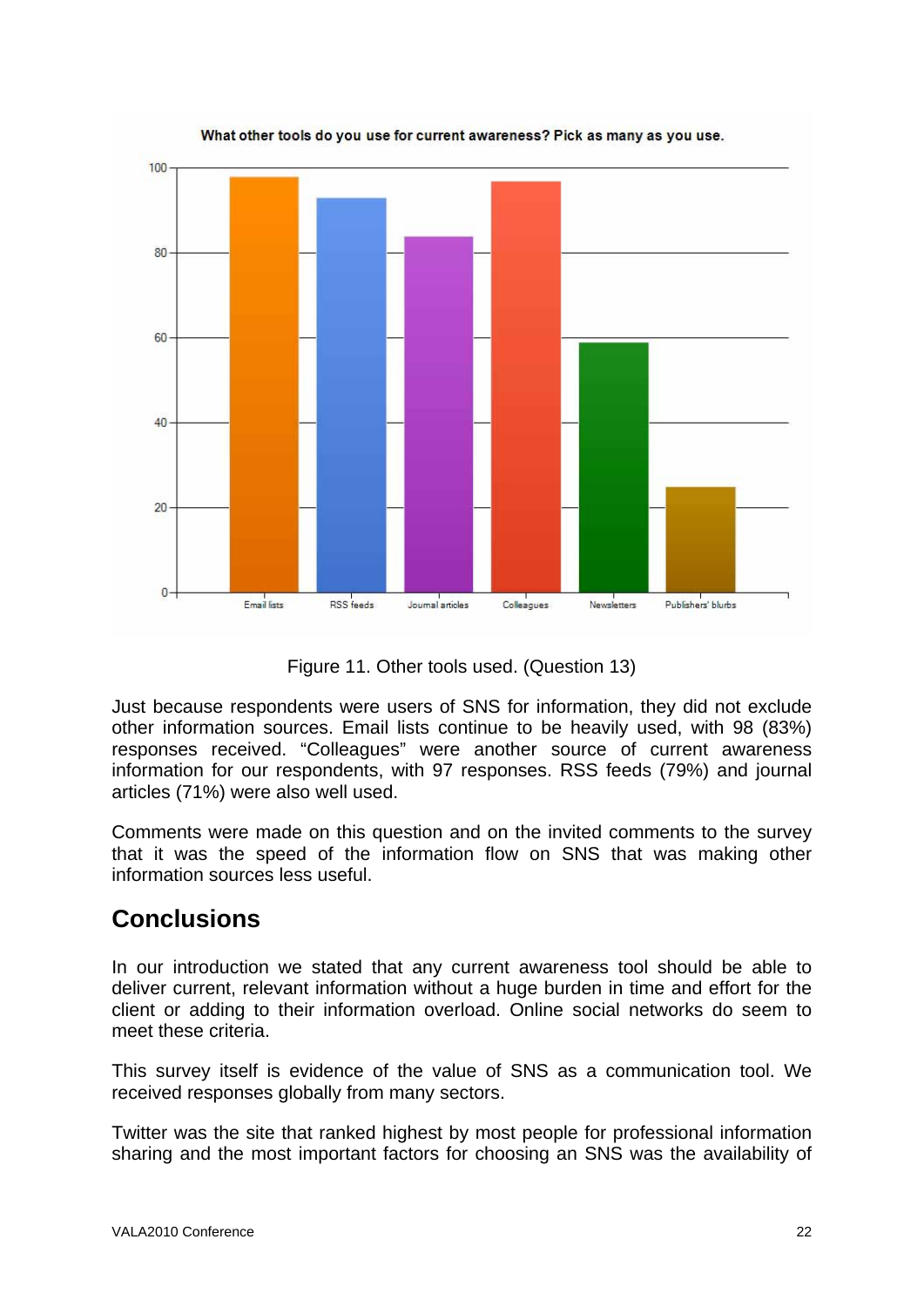people with shared interests and the ability to easily reshare information. Most people had a strategy for choosing who they followed.

With hindsight, we realise that we should have asked about strategies for finding people to follow. Are those directory sites any use at all and are they used at all? Or is following the people your friends are following or recommending the strategy actually used?

Since we completed the survey, CCH has reported on another survey of use of Web2.0 tools, particularly blogs and wikis amongst information professionals (Moore 2009). They found that:

"Web 2.0 is also facilitating the dissemination of information through professional-to-professional contact. CCH found that 72.2% of professionals value the opinion of their peers as much as published information. Previously, this was limited to colleagues, working relationships and industry associations; however online social networks now offer access to a global network of professionals. Asking a question of a broad range of peers allows for a response that is potentially more targeted than consulting a published work, while the greater number of people consulted should validate the final answer by consensus – the new "peer review".

As we said in the introduction this is a fast moving industry. To quickly bring us up to date (30 September 2009) events that have occurred since the survey are:

- Facebook Lite was launched. (Eldon 2009)
- Facebook bought Friendfeed (Facebook 2009)
- Facebook introduced @ tags (Occhino 2009)
- Ning announced Ning apps (Lardinois 2009)

SNS seem to be converging and adopting features that are successful on other sites.

#### **Recommended strategies**

So, the basic operating principles (not rules) are:

- 1. Choose a network.
- 2. Choose who to follow.
- 3. Read their "Status updates" in a news stream.
- 4. Contribute your own updates (see also Carscaddon & Harris 2009).

1. Experiment before choosing a tool that works for you. It takes time to join a site and discover whether it has the right combination of features and community for your needs. One of the authors has accounts on many sites that she no longer maintains. Her personal current favourite is Friendfeed. Through its FOAF features, she has found an active group of scientists interested in open access and open notebook science that she would have had a harder time finding on Twitter. However, this may not have been important if she were not a science librarian. The best tool for her needs may not be yours.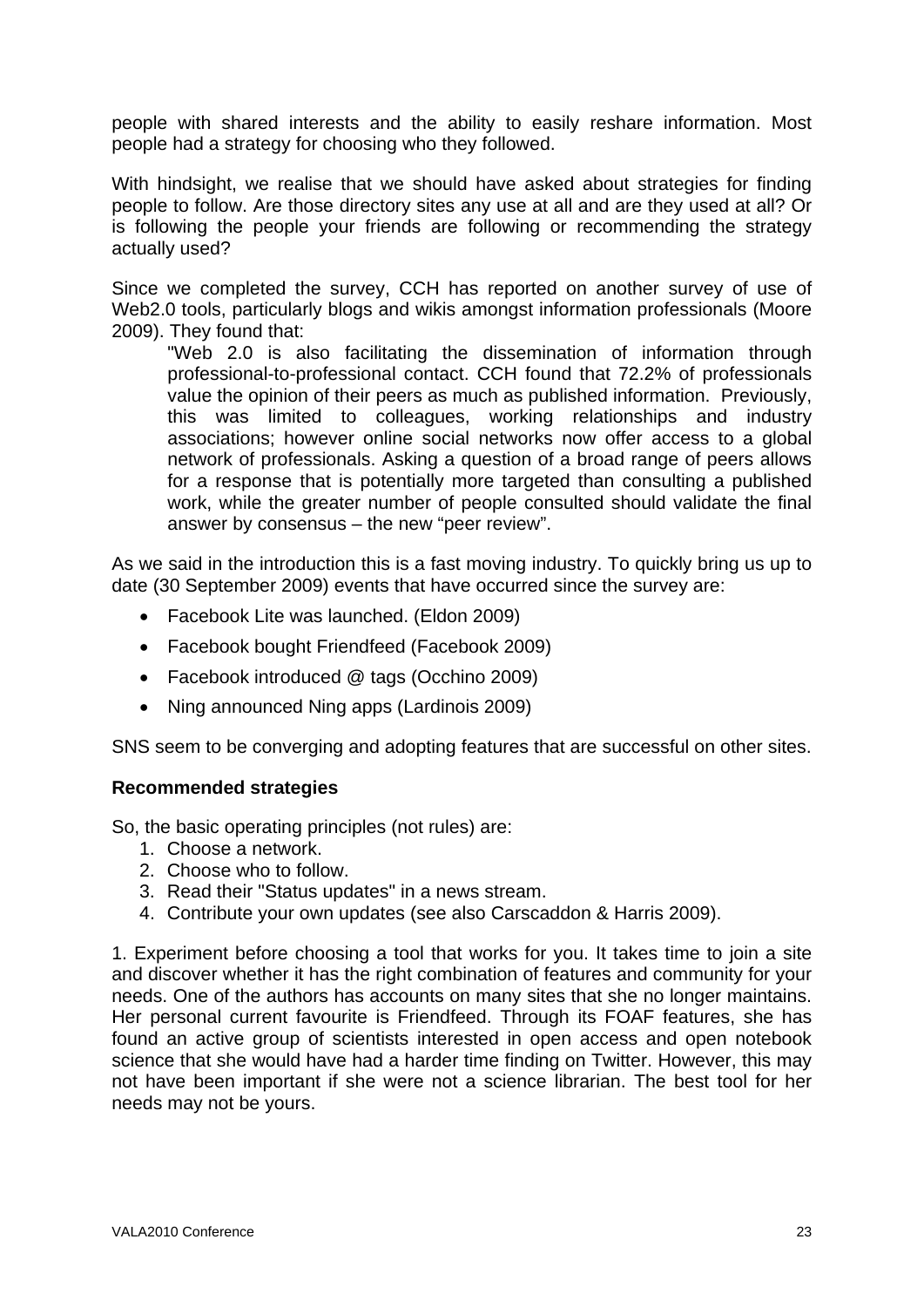2. Take some time to find people to follow. Your news stream will not meet your information needs without a critical number of people to follow. The actual number will vary, depending on how often they update and the tool that you use to manage the stream. People who join an online social networking site, then abandon it without actually ever following anyone or only following one or two people, have not truly assessed the tool (Cheng 2009).

3. Start by following people that you already know or know of. Bloggers that you already read are a good idea. You will be following the influencers you already have. On Twitter or Friendfeed, they do not have to follow you. Look at who they are most frequently following and conversing with. Discovery tools such as #followfriday, directories and search may be useful. One of the authors has a Twitter search for CSIRO, for which she has the RSS feed going to her feedreader. She finds that it is mostly people tweeting CSIRO news, which helps her keep up with their impact, but occasionally she will find researchers or other people with whom she should be interacting. Following hashtags achieves the same thing. You can greatly expand your network by finding other people Twittering from the same event.

4. Contributing your own updates, while not entirely necessary for the purposes of keeping up to date, adds to your own profile and reputation, allowing others to assess the value of your own interest and information. If they have a private account they may not be willing to let you follow them unless they can assess your contributions to the conversations taking place online. Lurking has value but the value of professionally using any online social network for current awareness is greatly increased by conversation and interaction.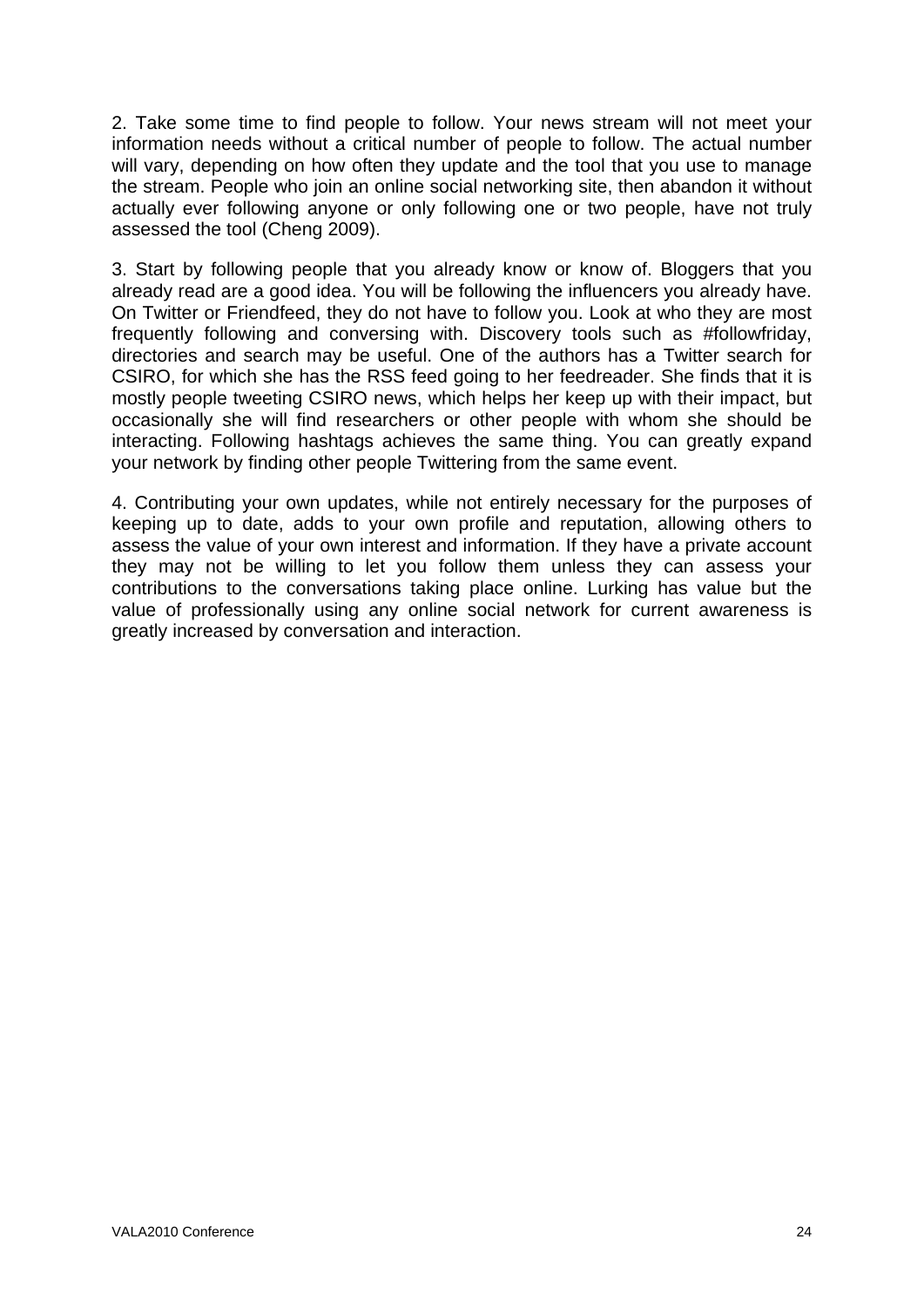# **References**

Anderson, C 2004, 'The Long Tail', in *Wired*, vol. 12.10, October.

Bilotta, J 2009, *Following, liking and people searching*, 15 July 2009. Retrieved 25 September 2009, from http://googlereader.blogspot.com/2009/07/following-likingand-people-searching.html

boyd, d 2009a, 'The Not-So-Hidden Politics of Class Online', in *Personal Democracy Forum*, New York, 30 June 2009.

boyd, d 2009b, *Twitter: "pointless babble" or peripheral awareness + social grooming?*, 16 August 2009. Retrieved 29 September 2009, from http://www.zephoria.org/thoughts/archives/2009/08/16/twitter\_pointle.html

boyd, d & Ellison, NB 2007, 'Social Network Sites: Definition, History, and Scholarship ', in *Journal of Computer-Mediated Communication*, vol. 13, 30 August 2009.

Carlson, N & Angelova, K 2009, *CHART OF THE DAY: How People Share Content On The Web*, 21 July 2009. Retrieved 24 September 2009, from http://www.businessinsider.com/chart-of-the-day-social-networking-sites-dominatesharing-2009-7

Carscaddon, L & Harris, CS 2009, 'Working the Social: Twitter and FriendFeed', *Library Journal,* vol. 134, no. 11.

Cashmore, P 2009, *Twitter: You Can't Give Us a Feature Then Take it Away #fixreplies*. Retrieved 24 September 2009, from http://mashable.com/2009/05/13/fixreplies-2/

Chen, A 2008, *Social network death spiral: How Metcalfe's Law can work against you*, 19 May 2008. Retrieved 26 September 2009, from http://andrewchen.typepad.com/andrew\_chens\_blog/2008/05/when-facebook-a.html

Cheng, J 2009, *Most Twitter users never tweet, don't follow anyone*. Retrieved 23 September 2009, from http://arstechnica.com/web/news/2009/06/report-most-twitterusers-dont-tweet-dont-follow-anyone.ars

Corbett, P 2009, *Facebook Demographics and Statistics (August 2009) – 55+ Grows 25% in One Month*, 7 August 2009. Retrieved 29 September 2009, from http://www.istrategylabs.com/facebook-demographics-and-statistics-august-2009-55 grows-25-in-one-month/

Eldon, E 2009, *Facebook Lite Reveals Bigger Changes Afoot*. Retrieved 24 September 2009, from http://www.insidefacebook.com/2009/09/10/facebook-litereveals-bigger-changes-afoot/

Facebook 2009, *Facebook Agrees to Acquire Sharing Service FriendFeed*, 10 August 2009. Retrieved 29 September 2009, from http://www.facebook.com/press/releases.php?p=116581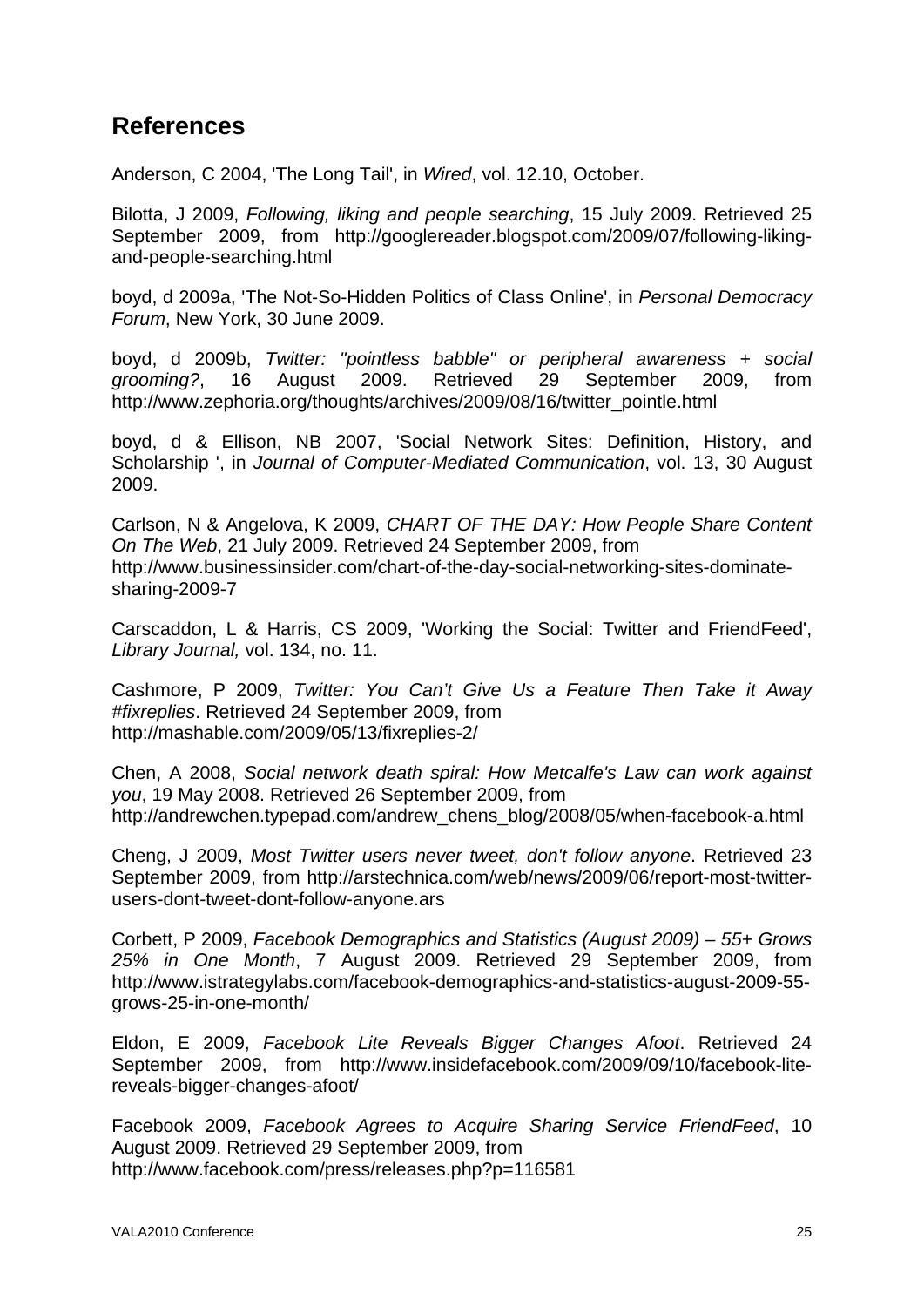Fry, S 2009, *Pointless babble*, 18 August 2009. Retrieved 26 September 2009, from http://www.stephenfry.com/2009/08/18/pointless-babble/

Gray, L 2009, *Should RSS be Jettisoned On the Information Journey?* Retrieved 25 September from http://www.louisgray.com/live/2009/02/should-rss-be-jettisoned-oninformation.html

Gunderloy, M 2008, *Are you hyperconnected?*, 19 May 2008. Retrieved 26 September 2009, from

http://webworkerdaily.com/2008/05/19/are-you-hyperconnected/

Hooker, B 2009. Retrieved 6 August, from http://friendfeed.com/coturnix/e067f385/arvindsays-day-i-joined-friendfeed-was-last

Hoover, JN 2007, *Web Credibility: Hard Earned, Harder To Prove* Retrieved 2 June, from http://www.informationweek.com/story/showArticle.jhtml?articleID=199900170

Howe, J 2006, 'The rise of crowdsourcing', in *Wired*, vol. 14.06, June

Karp, S 2007, *Twitter is a publication*, 2 August Retrieved 30 August, from http://publishing2.com/2007/08/02/twitter-is-a-publication/

Kemble, G 2009, *Dust whips up storm on Twitter*. Retrieved 23 September 2009, from http://www.abc.net.au/news/stories/2009/09/23/2693890.htm

Kirkpatrick, M 2009a, *Confirmed: Twitter is Saving All Your Tweets, After All*, 25 September 2009. Retrieved 29 September 2009, from

http://www.readwriteweb.com/archives/confirmed twitter is saving all your tweets \_after.php

Kirkpatrick, M 2009b, *Is This Why Twitter Changed Its Replies Policy?* Retrieved 25 September 2009, from

http://www.readwriteweb.com/archives/is\_this\_why\_twitter\_changed\_its\_replies\_poli cy.php

Lardinois, F 2009, *Ning Launches Ning Apps With 90 New OpenSocial Apps*. Retrieved 29 September 2009, from

http://www.readwriteweb.com/archives/ning\_launches\_ning\_apps.php

LinkedIn 2008, *About us*. Retrieved 29 September 2009, from http://press.linkedin.com/about

McBride, M 2009, *Why my Twitter updates are protected*, 10 March. Retrieved 30 August, from http://beyond140.posterous.com/why-my-twitter-updates-are-pro

McGiboney, M 2009, *Twitter's Tweet Smell Of Success*. Retrieved 2 June, from http://blog.nielsen.com/nielsenwire/online\_mobile/twitters-tweet-smell-of-success/

Milstein, S 2009, 'Twitter FOR Libraries (and Librarians)', *Online,* vol. 33, no. 2, p. 34. Retrieved 25 September 2009, from ProQuest database.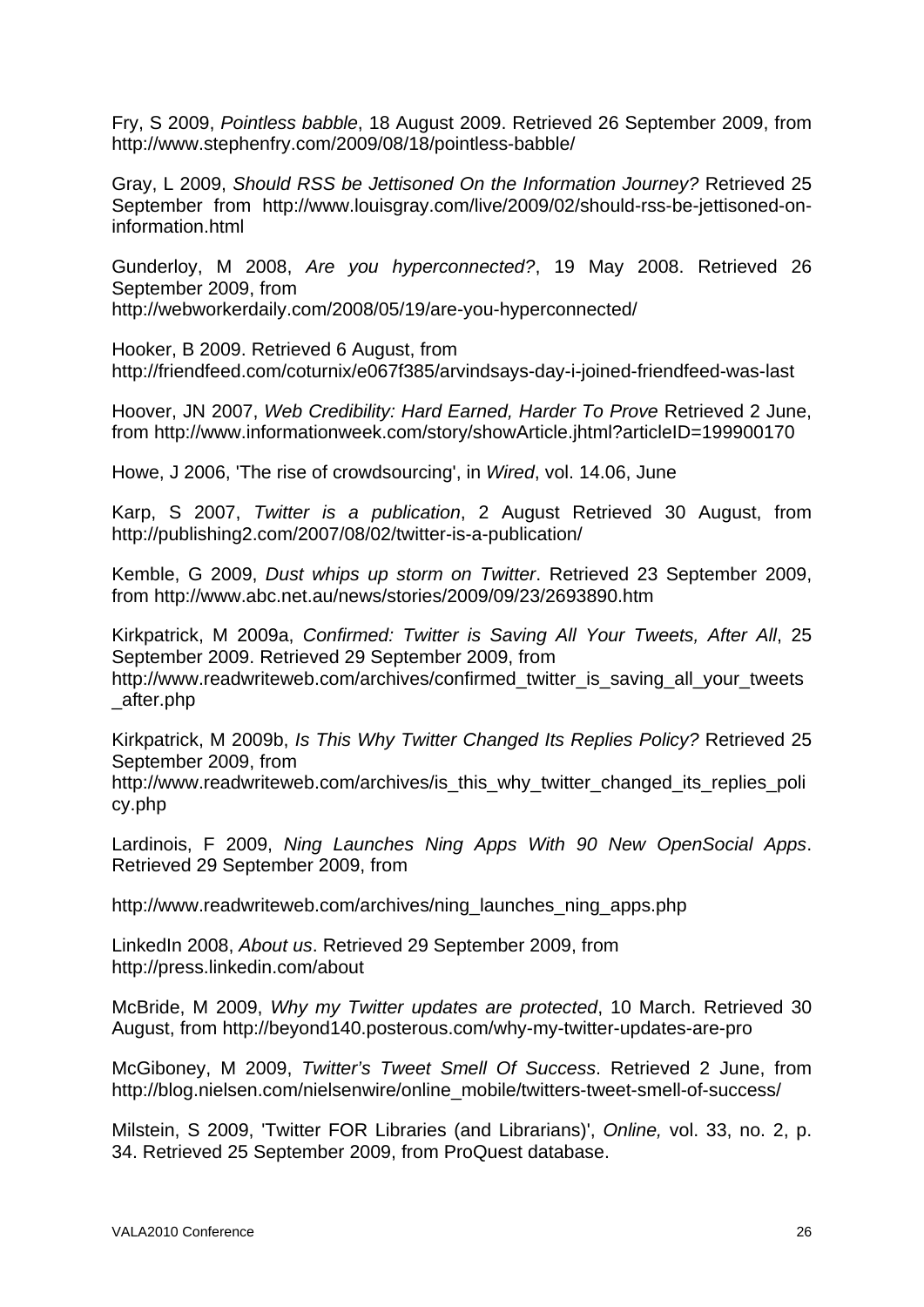Moore, L 2009, 'Professionals and Web 2.0: Findings from the CCH whitepaper and what it means for information providers', in *Australian Law Librarians' Association Evolution conference*, Darwin, Northern Territory, Australia, 2 September - 4 September 2009.

Ning 2009, *About*. Retrieved 29 September 2009, from http://about.ning.com/

Occhino, T 2009, *Tag Friends in Your Status and Posts*. Retrieved 24 September 2009, from http://blog.facebook.com/blog.php?post=109765592130

Ostrow, A 2009, *18 Million Twitter Users by End of 2009*, Mashable: the social media guide, 14 September 2009. Retrieved 29 September 2009, from http://mashable.com/2009/09/14/twitter-2009-stats/

Papworth, L 2008, *Twitter: Reputation Management in Social Networks*. Retrieved 26 September 2009, from http://laurelpapworth.com/reputation-management-insocial/

Papworth, L 2009, *Ripple: Social Network Influencers*. Retrieved 26 September 2009, from http://laurelpapworth.com/ripple-social-network-influencers/

Pear Analytics 2009, *Twitter Study Reveals Interesting Results About Usage – 40% is "Pointless Babble"*, 12 August 2009. Retrieved 29 September 2009, from http://www.pearanalytics.com/2009/twitter-study-reveals-interesting-results-40 percent-pointless-babble/

Pesce, M 2008a, *Only connect*, 22 May 2008. Retrieved 29 September 2009, from http://blog.futurestreetconsulting.com/?p=54

Pesce, M 2008b, *This, that, and the other*, 27 September 2008. Retrieved 29 September 2009, from http://blog.futurestreetconsulting.com/?p=76

Reid, M & Gray, C 2007, 'Online Social Networks, Virtual Communities, Enterprises, and Information Professionals — Part 1. Past and Present', *Searcher: The Magazine for Database Professionals,* vol. 15, no. 7. Retrieved 25 September 2009, from

Silverthorne, S 2009, *Understanding Users of Social Networks*. Retrieved 20 September 2009, from http://hbswk.hbs.edu/item/6156.html

Sturges, P 2001, 'Gatekeepers and other intermediaries', *Aslib Proceedings,* vol. 53, no. 2, pp. 62-7. Retrieved 29 September 2009, from ProQuest database.

Sullivan, D 2009, *What Is Real Time Search? Definitions & Players*, 9 July 2009. Retrieved 29 September 2009, from http://searchengineland.com/what-is-real-timesearch-definitions-players-22172

Thompson, C 2007, 'How Twitter Creates a Social Sixth Sense', in *Wired*, vol. 15.07, June.

*Twitter*, from http://twitter.com/